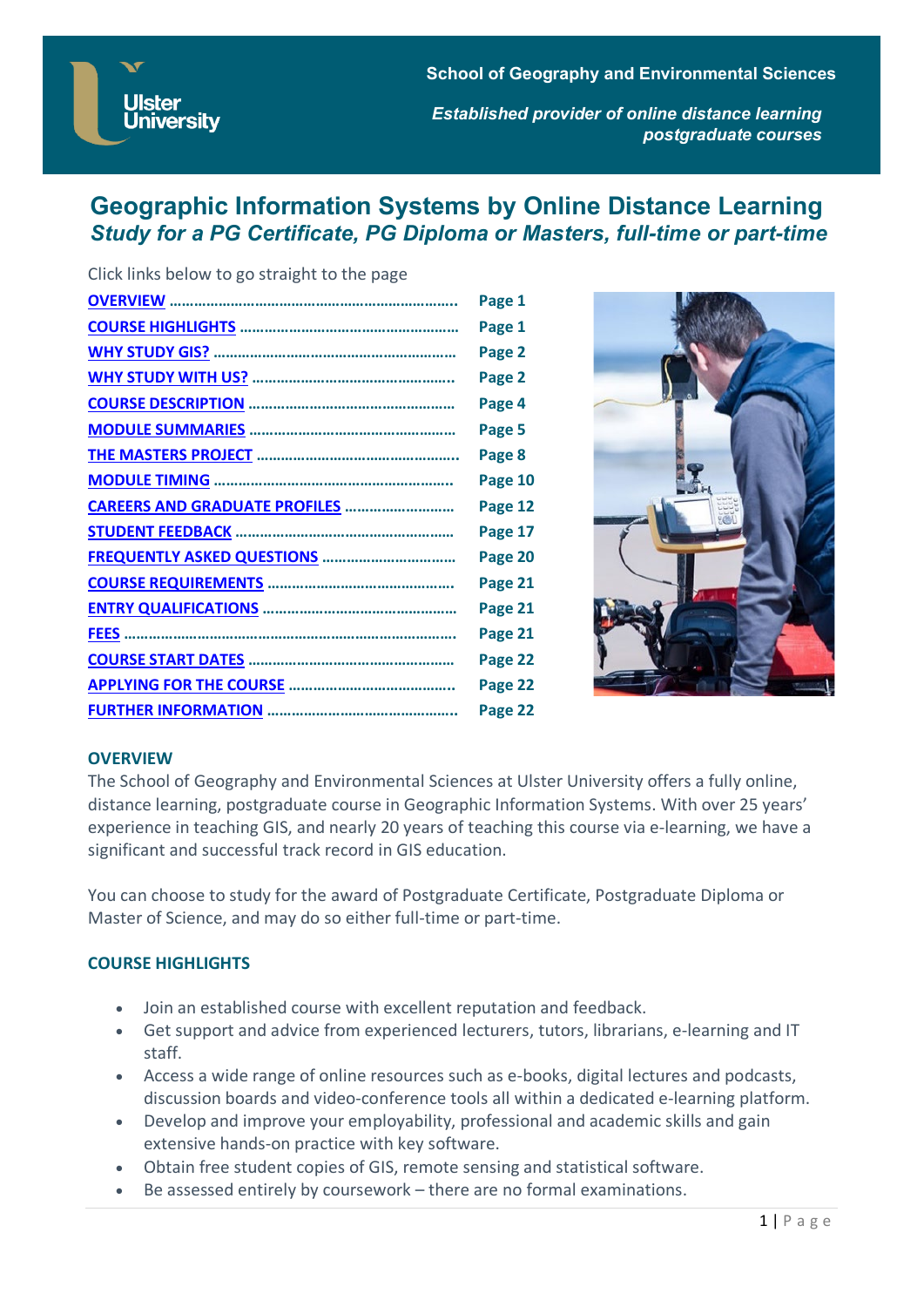- Pay your fees by instalments.
- With a fully online course, you can study from almost anywhere and there is no need to travel to classes.
- You can enrol to study part-time or full-time and choose the times you study each week to suit yourself.
- Substantial relevant work experience may be accepted in place of standard entry requirements.
- Study for a Master's degree, a PG Diploma, PG Certificate or enrol for individual modules.

# <span id="page-1-0"></span>**WHY STUDY GIS?**

In recent years the benefits of using geo-spatial data have become more widely understood within government and business. In parallel, the need for GIS professionals has grown steadily across a wide range of sectors. Moreover, gaining GIS knowledge and skills is increasingly seen as an essential part of preparing for other types of employment, for example in the environmental sector.

Our students fall into two broad groups:

- People who want to enter GIS-related employment for the first time, or who want to add GIS to their skill-set to enhance their employability (often new or recent graduates, but also including people wanting to change career).
- People already in GI-related employment who want to broaden and deepen their GIS knowledge and skills with a view to making better use of GIS or improving career and promotion prospects.

[Student feedback](#page-16-0) shows that our course caters very well to the needs of both groups. You can find out more about graduate careers [here.](#page-11-0)

# <span id="page-1-1"></span>**WHY STUDY WITH US?**

The course has been designed to provide a broad-based and hands-on education in the principles and practice of GIS. Core content explores the representation, acquisition, management, analysis and display of spatial data, and also introduces concepts and applications of remote sensing and spatial databases. You can choose from a range of optional modules including web-based GIS, spatial analysis and modelling, GIS for environmental management, programming for GIS, photogrammetry, GIS in the commercial environment and GIS work experience or work-based project. Over the duration of the course you will gain extensive practical experience using a variety of commercial and open source software. In addition to development of core GIS skills using ArcGIS, you will also get hands-on practice with packages such as ERDAS Imagine, Excel, SPSS, QGIS, OpenLayers, GeoServer, PostgreSQL and PostGIS, together with GIS extensions and plugins. Programming languages such as HTML, CSS , JavaScript and Python, are introduced in optional modules. If you decide to complete the Masters project you can focus on a topic of your own choosing.

Here are some particular strengths of our course:

**Relevance to employment**: we place strong emphasis on helping our students develop and improve their academic and professional skills (including practical experience of key software,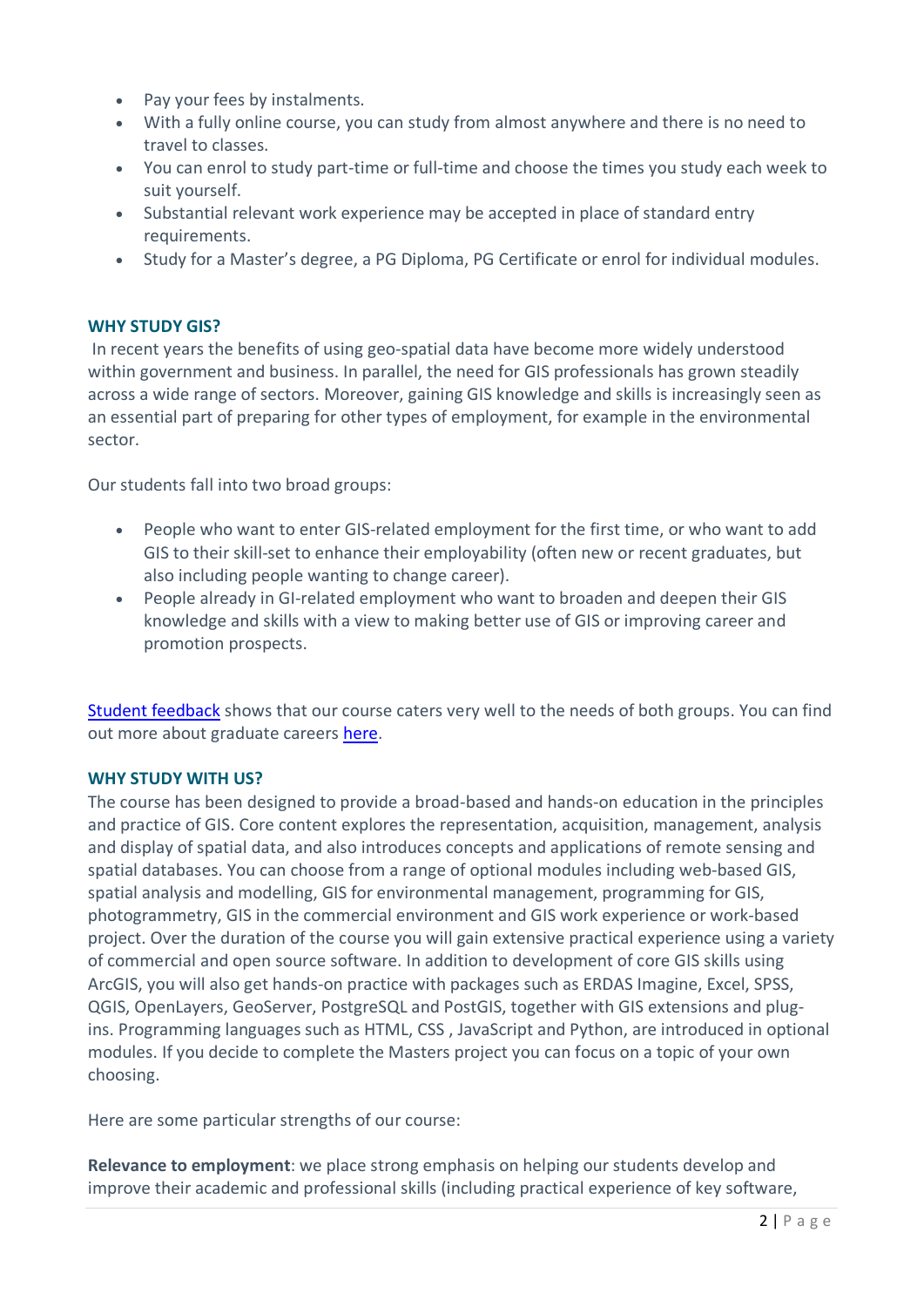problem-solving, data analysis, presentation of information, report writing, critical analysis and independent research) in order to enhance employability and career progression. Our graduates have a very high success rate in securing GI-related employment, and students already in GIS jobs, many of whom are sponsored by their employers to take the course, frequently comment on how useful they find it within their day-to-day work. Extensive hands-on practice using GIS software is central to this. Regular course reviews ensure the continuing relevance of course content in the context of rapid changes in technology and the broader industry, while video presentations by industry specialists give greater insight into not only the technologies but also the management and implementation aspects of GIS. The option to undertake a module in the workplace (subject to placement availability) has proven to be extremely popular and very successful in helping integrate academic experience of GIS with the world of work, further enhancing employability. We maintain a Facebook group for students and graduates of the course to publicise GIS jobs, PhD funding and other career-related opportunities.

**Flexibility of study time and location**: you can choose to take the course either full-time or parttime. As a fully online distance learning student, you can study from almost anywhere, as long as you have a well specified computer and internet access. The flexibility of e-learning also means that you can continue with the course even if you move to a new location or need to travel as part of your job.

**Two intakes per year for part-time study**: full-time students begin the course in late September, while part-time students may enrol for a start date of either late September (semester 1) or late January (semester 2).

**Three levels of award**: you can opt to study for a Postgraduate Certificate, Postgraduate Diploma, or Masters. The PgCert requires passes in four modules, while the PgDip requires a total of eight. Those completing the PgDip have the option of continuing to the Masters, which entails completion of an independent research project.

- The PgCert takes 3-4 months full-time or 8 months part-time;
- The PgDip takes 8 months full-time or 2 academic years part-time;
- The MSc takes 12 months full-time or 3 academic years part-time.

**Standalone modules**: you may enrol for individual PgDip modules if you wish to study specific topics or only want an introduction to GIS rather than to study for an award (note that a few modules have prerequisites – please see the [module summaries](#page-4-0) for details). You can also transfer your credits if you subsequently decide to enrol for the full PgDip/MSc course.

**Virtual Learning Environment**: the course is delivered entirely through an e-learning teaching platform, or Virtual Learning Environment (VLE), called Blackboard, through which we provide teaching materials, assignment instructions, links to electronic library resources and other reading materials, as well as discussion boards and other communication tools such as video-conferencing. Teaching materials consist mainly of lectures in various formats (e.g. as illustrated documents or podcasts) and practical exercises (written instructions with screenshots or screencasts), which may be supplemented by additional reading or video content, tutorial exercises, quizzes etc. Each module is supported by academic staff and by experienced tutors with industry and professional knowledge and expertise.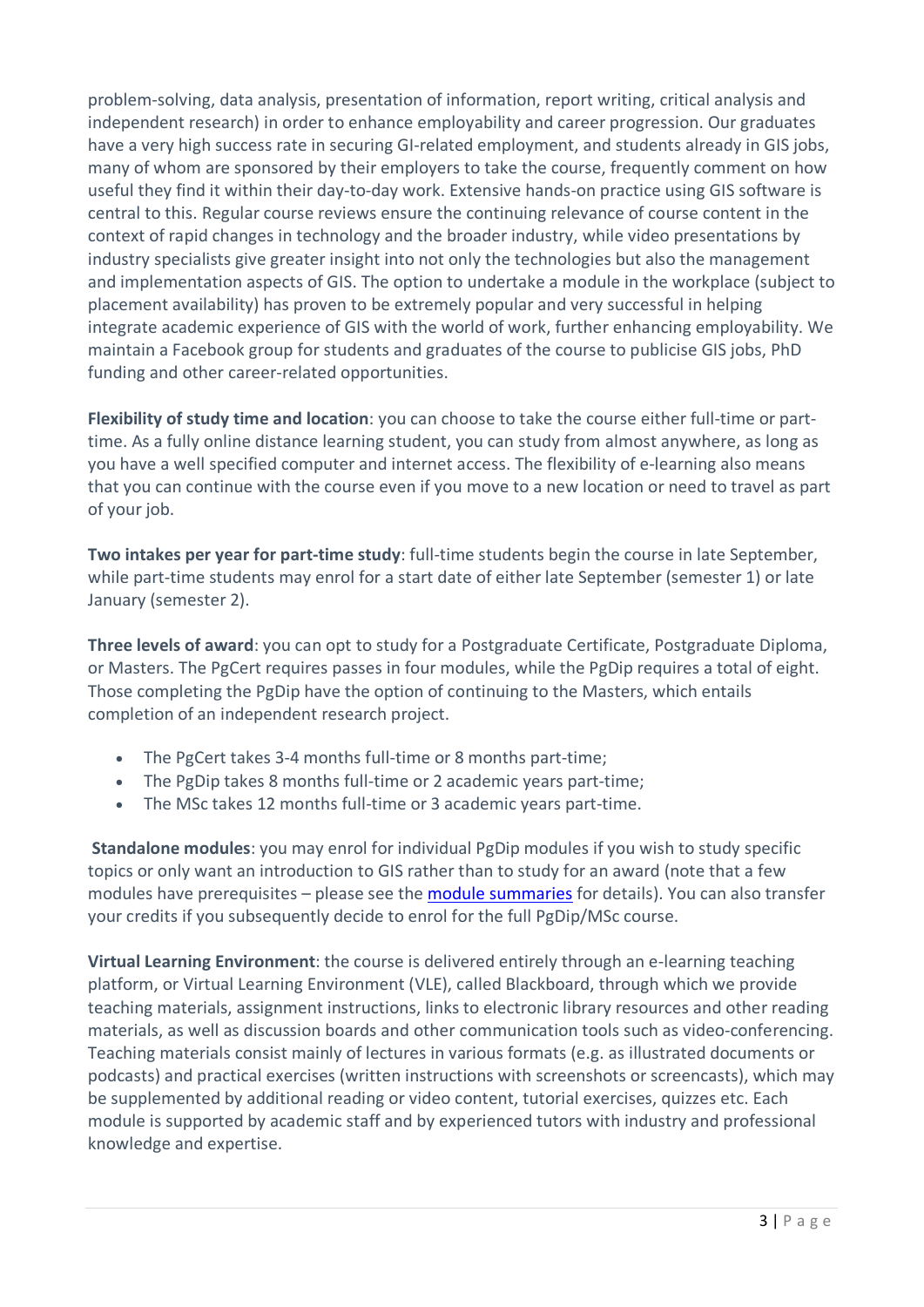**Student experience**: feedback from students consistently shows that they find the course both challenging and enjoyable, and that despite studying at a distance, they feel very well supported by teaching staff, librarians, technicians and the course administrators. The fact that many new students join the course on the recommendation of previous students testifies to the satisfaction levels of graduates of the course. You can see some comments from previous students [here.](#page-16-0)

# **Additional Benefits**

- Esri's ArcGIS, Erdas Imagine (Remote Sensing) and SPSS (statistical analysis) provided free of charge to all students.
- Access to the University's electronic library, including e-books, electronic journals and digital extracts from textbooks.
- Ordnance Survey (N. Ireland) prize for best Distinction-level Masters Project.
- Free student membership of the [AGI](http://www.agi.org.uk/) (Association for Geographic Information) and reduced rates for attendance at AGI events.
- Free Student Membership of the [Institution of Environmental Sciences](http://www.the-ies.org/) (our course is accredited by IES).

# <span id="page-3-0"></span>**COURSE DESCRIPTION**

The benefits and efficiencies of using Geographic Information Systems (GIS) are now widely recognised within government, business, education and charities, and the applications of Geographic Information and GI technologies are steadily growing. Using GIS, it is possible to combine data from a broad range of sources and in a variety of formats, such as paper and digital maps, routinely collected administrative data, censuses and population surveys, satellite imagery, aerial photography, GPS tracking and surveys, LiDAR and crowd-sourcing. This course is designed to give students (whether newly qualified or already in employment in related fields) understanding and experience of GIS concepts, functionality and applications, data models and data management, GIS programming, spatial data analysis and project management, as well as providing extensive hands-on experience of commercial and open-source GIS software. Strong industry links help ensure that course content remains relevant to the needs of employers.

The uses of GIS are very diverse, and include mapping, spatial analysis, planning and decisionmaking within a wide range of disciplines and sectors – common examples include environmental management and conservation, resource management, emergency service planning and humanitarian assistance, health care provision, land use planning and urban development, the utilities, transport, geo-demographics, mineral extraction and retail analysis. Increasing uptake of GIS and associated techniques and technologies means that there is a growing demand for qualified personnel who have the skills to manage spatial data effectively.

The Postgraduate Diploma course comprises four compulsory modules with a further four options. The compulsory modules are Principles of GIS, Spatial Data Management, Introduction to Remote Sensing, and GIS Databases. The following optional modules are currently available: Web-based GIS, Spatial Analysis and Modelling, Programming for GIS and Remote Sensing, GIS in Business and Society, GIS Work Experience / GIS Work-based Project, Photogrammetry and Advanced Image Analysis and GIS for Environmental Management – however, please note that there are constraints on the combinations possible due to module timing. More information on module timing is available [here.](#page-9-0)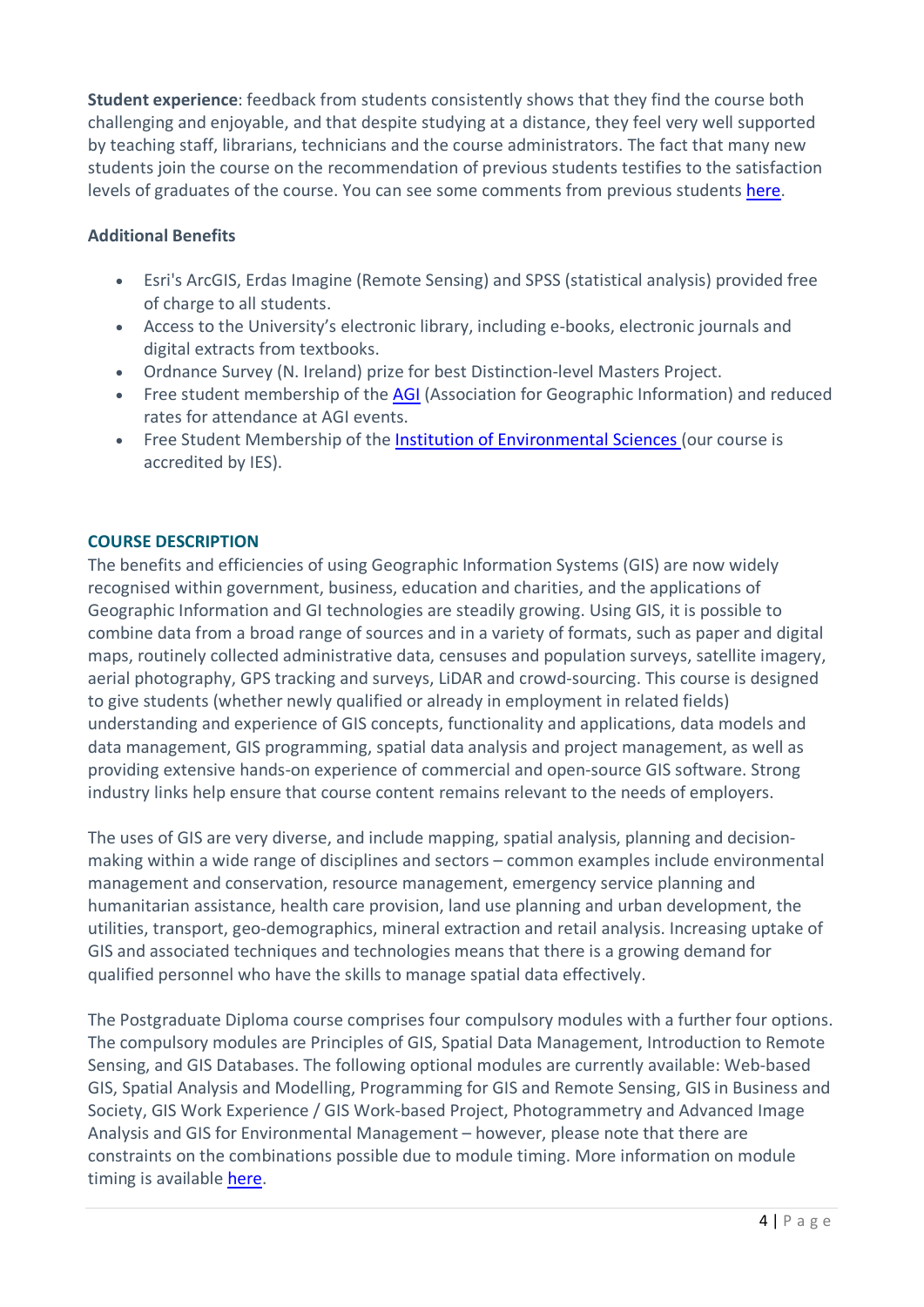Students wishing to graduate with the award of Postgraduate Certificate rather than completing the PgDip or MSc must pass four modules including Principles of GIS.

Modules consist of a combination of lectures and related practical work, ensuring that the theory and concepts introduced are reinforced by hands-on experience, using real-world examples drawn from a variety of subject areas. Students gain considerable experience of commercial and opensource GIS and remote sensing software, and skills such as problem-solving and academic report writing are extensively practiced. Modules are assessed by coursework such as project reports, practical write-ups, presentations and online discussions, quizzes and tests. There are no formal university examinations.

The Masters degree in Geographic Information Systems consists of the eight taught modules of the Postgraduate Diploma in addition to a substantial piece of independent research, presented in the form of a research paper which may, with the agreement of your supervisor, be submitted for publication by an academic journal.

# **Option to combine GIS and environmental management**

If you are interested in studying modules in both GIS and environmental management, you have the following options:

- Enrol for the GIS PgDip/MSc and take one 30-credit environmental management module (Biodiversity Management or Environmental Impact Assessment, which run in alternate years) in place of two 15-credit optional modules, OR;
- Enrol for the "GIS with Environmental Management" PgDip/MSc course, which allows you to take more environmental management modules along with some GIS modules.

Details of the Environmental Management with GIS course are available at [www.ulsteruniges.com/postgrad.](https://www.ulsteruniges.com/postgrad)

### <span id="page-4-0"></span>**MODULE SUMMARIES**

Please note that module content is reviewed and updated on an annual basis and the content described here is subject to minor modifications.

# **(i) Postgraduate Diploma Core Modules: GI Industry strand**

# *Principles of GIS (EGM711) Semester 1, weeks 1-6*

This module introduces the theory and practice of Geographic Information Systems, reviewing the breadth of potential GIS applications and equipping students with the key concepts and skills required relating to the input, management, manipulation, analysis and output of spatial data. Lecture-based teaching of key concepts is reinforced by linked practical exercises developing skills in ESRI's ArcGIS. The module assumes no prior knowledge or experience of GIS.

# *Spatial Data Management (EGM712) Semester 1, weeks 7-12*

This module builds on the knowledge and practical skills gained in EGM711 to provide further experience in the acquisition and management of spatial data. Methods for generating and integrating digital spatial data from primary and secondary sources are considered, with lecture and practical sessions looking at digitising, geo-registration, data collection (e.g. GPS and LiDAR) and using secondary sources such as the Census and government population statistics. The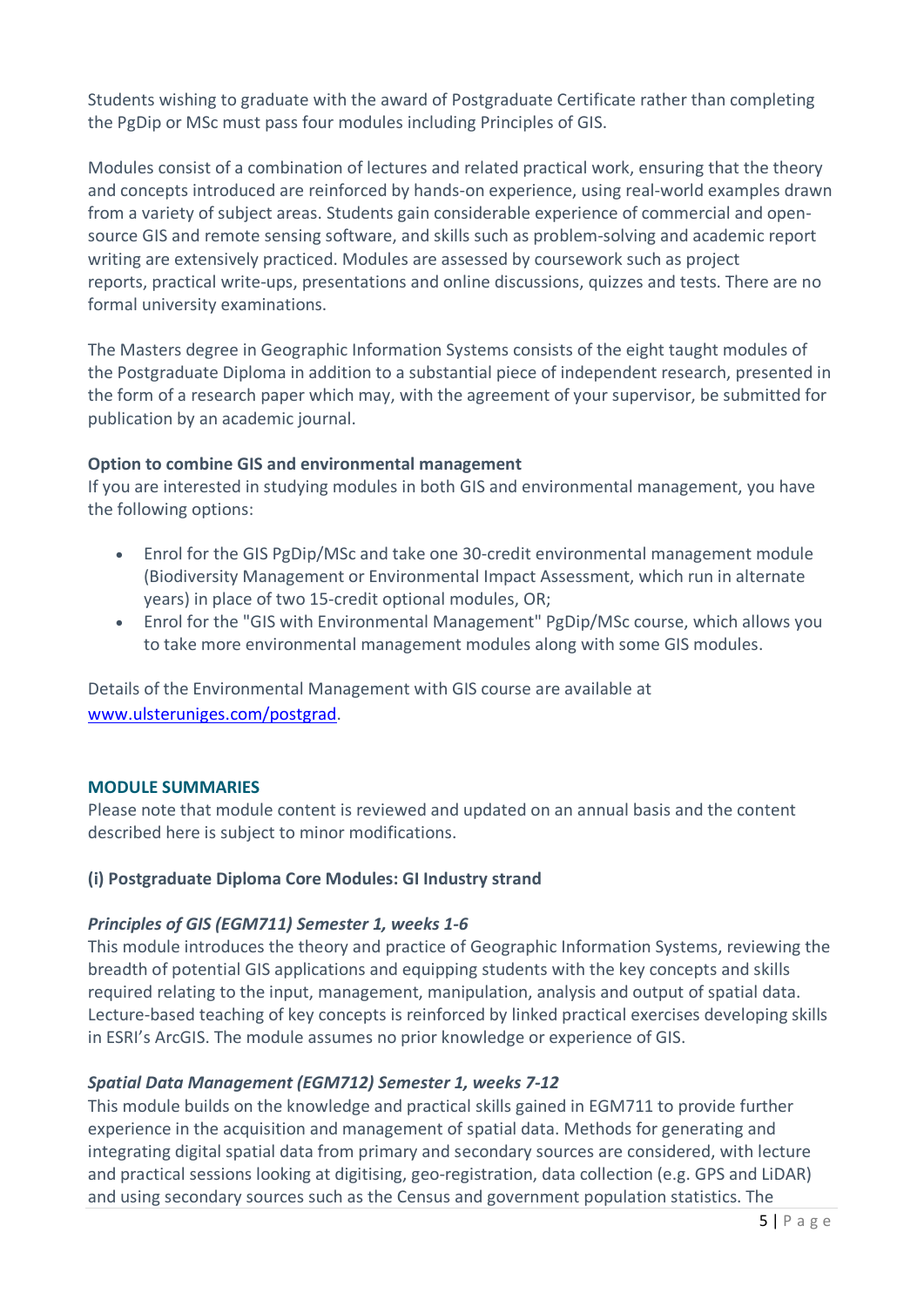module also incorporates extensive practice in data handling, GIS functionality and analysis and statistics. Development of GIS software skills focuses primarily on ArcGIS, while the SPSS package is used to introduce statistical analysis of GIS data. EGM711 is a prerequisite for EGM712.

# *Introduction to Remote Sensing (EGM713) Semester 1, weeks 1-6*

This module gives students a thorough grounding in digital remote sensing and analysis techniques. The module explores the theoretical principles of the discipline and is supported by the industry standard remote sensing software package ERDAS Imagine. Practical knowledge of remote sensing and image analysis is developed through a series of practical exercises and a project.

# *GIS Databases (EGM717) Semester 1, weeks 7-12*

This module introduces the concept of developing a reliable spatial database for use in any organisation and provides an insight into both small scale and large scale relational spatial database management systems. A range of database skills are introduced which equip the student with knowledge of the potential and scope of databases within a range of different applications. Students are introduced to a range of open-source DBMS and GIS software including PostgreSQL, PostGIS and QGIS.

All students also choose four optional modules from the list below to complete the PgDip. Note that part-time students starting the course in semester 2 (January intake) have more restricted options due to the timing of prerequisite modules.

# **(ii) Postgraduate Diploma Optional Modules**

### *Web-based GIS (EGM715) Semester 2, weeks 1-6*

This module provides an introduction to programming for GIS using HTML, CSS, JavaScript and servers for web-based GI systems such as OpenLayers and Geoserver. The course introduces programming fundamentals such as web pages, customisation and GIS applications. Students are encouraged to consider important elements of interface design to facilitate the use of GIS applications. The module culminates in the design and implementation of a website using Virtual Machines.

### *Spatial Analysis and Modelling (EGM716) Semester 2, weeks 1-6*

This module, which builds on the overview of GIS analysis gained in modules EGM711 and EGM712, introduces concepts of spatial data analysis and modelling, including quantifying clustering and autocorrelation and understanding the impact of scale and aggregation on areabased analysis. It also aims to develop and expand expertise in statistical analysis and problemsolving in a GIS context. Further practical experience is developed of ArcGIS, ArcGIS extensions and open-source software. EGM711 and EGM712 are prerequisites for EGM716.

# *Photogrammetry and Advanced Image Analysis (EGM702) Semester 2, weeks 1-6*

This module covers advanced topics in visible remote sensing and image analysis, including photogrammetry and digital elevation models, image processing and manipulation, advanced classification techniques such as object-based image analysis (OBIA), and time series analysis and change detection using Google Earth Engine.

# *Programming for GIS and Remote Sensing (EGM722) Semester 2, weeks 7-12*

This module develops programming skills using the python programming language. The module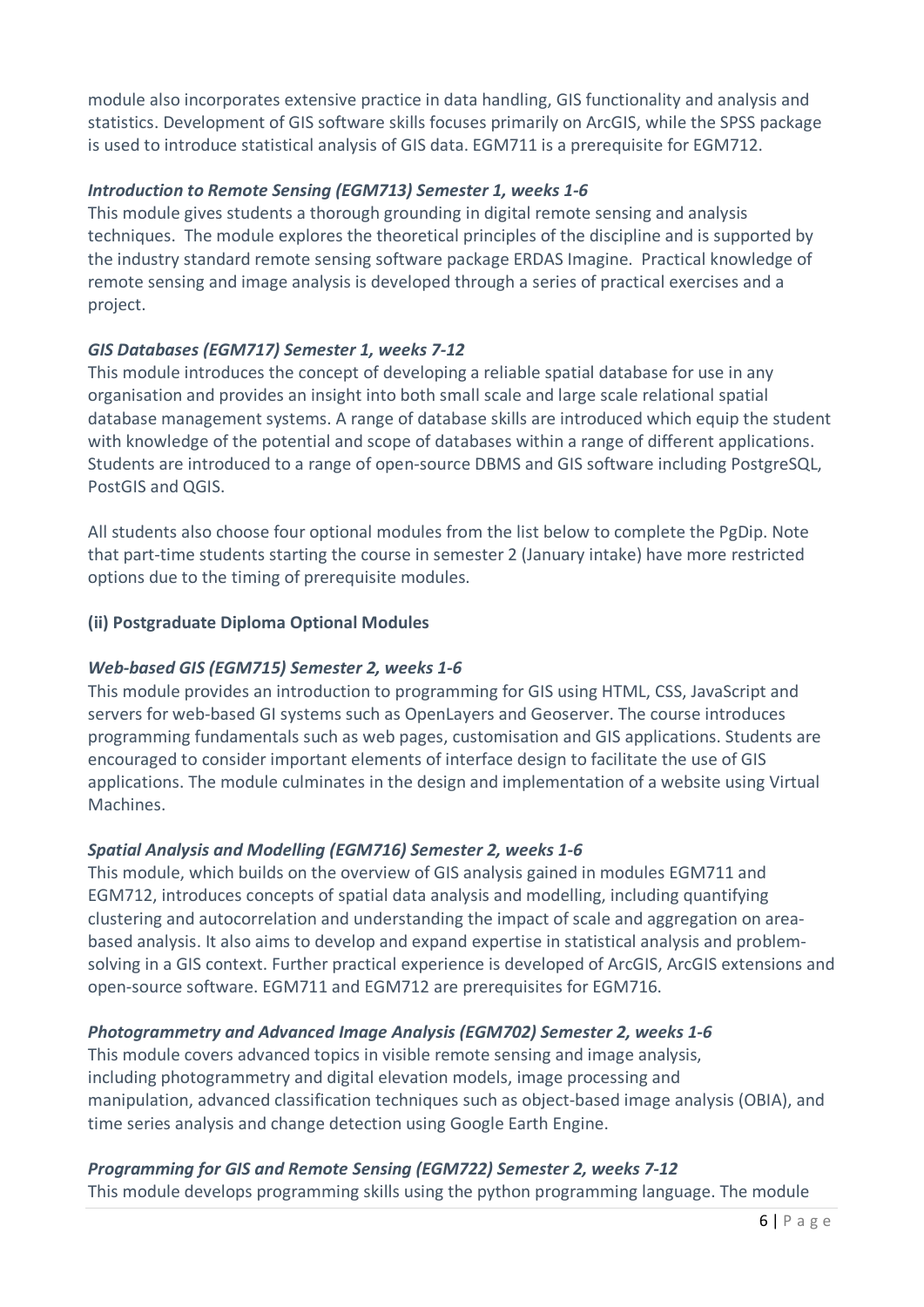seeks to provide students with key skills in the development of repeatable, automated analyses of GIS applications. The module also aims to develop academic skills in preparation for the Masters.

# *GIS in Business and Society (EGM714) Semester 2, weeks 7-12*

This module investigates the GI industry from the perspective of the GI professional, the GI customer/user and the various functions and processes behind the successful implementation of GIS in real world scenarios. The module aims to give students a firm understanding of GIS in the commercial world, an appreciation of the economic and social value of spatial data and the importance of decision-based techniques in spatial analysis within GIS applications.

# *GIS for Environmental Management (EGM721) Semester 2, weeks 7-12*

GIS has been established as a powerful environmental planning tool given the inherent geographical nature of environmental systems and the impacts on them. This optional module provides theoretical background and practical skills relevant to environmental modelling and management, with an emphasis on independent learning. The research focus of this module helps prepare students for undertaking the Masters project. EGM711 and EGM712 are prerequisites for EGM721.

# *GIS Work Experience (EGM725): available to students who are not in full-time employment*

There is increasing emphasis within university education on preparing students for the workplace, and graduate employers place great value on relevant work experience. This module provides the opportunity to engage in a short GI-related work placement, complementing academic education with experience of working in a professional environment. This allows students to apply knowledge and skills obtained through earlier taught modules in a professional setting, contextualising classroom-based learning with real-world experience. Previous placements have been hosted by a wide range of organisations including Ordnance Survey NI and OSi, government departments, local Councils, educational institutions, charities and private businesses focusing on GIS and mapping, among others. EGM711 and EGM712 are prerequisites for EGM725.

# *GIS Workplace Project (EGM726): available to students who are employed in a GIS-related role*

This module gives students who are already in employment the opportunity to apply knowledge and skills obtained through a combination of taught modules and experiential learning in a professional setting, undertaking a systematic analysis of the role and implementation of GIS and/or GI-related data and technologies within their workplace and to identify, develop and evaluate a project demonstrating the potential for expanded or more in-depth applications of GIS. EGM711 and EGM712 are prerequisites for EGM726.

Most of the optional modules above run for a specific 6-week period, i.e. weeks 1-6 or weeks 7-12 of Semester 2, so some module combinations are not possible as you need to select modules from both the first and second half of the semester. However, the GIS Work Experience and GIS Workplace Project modules can be arranged for either weeks 1-6 or 7-12.

# **(iii) Postgraduate Diploma: Environment strand**

Students opting for the Environment strand take a 30 credit environmental management module in place of two of the 15 credit GIS optional modules: EITHER Biodiversity Management (EGM801) OR Environmental Impact Assessment (EGM804). These modules run in alternate years – EGM801 in 2021-22 and EGM804 in 2022-23.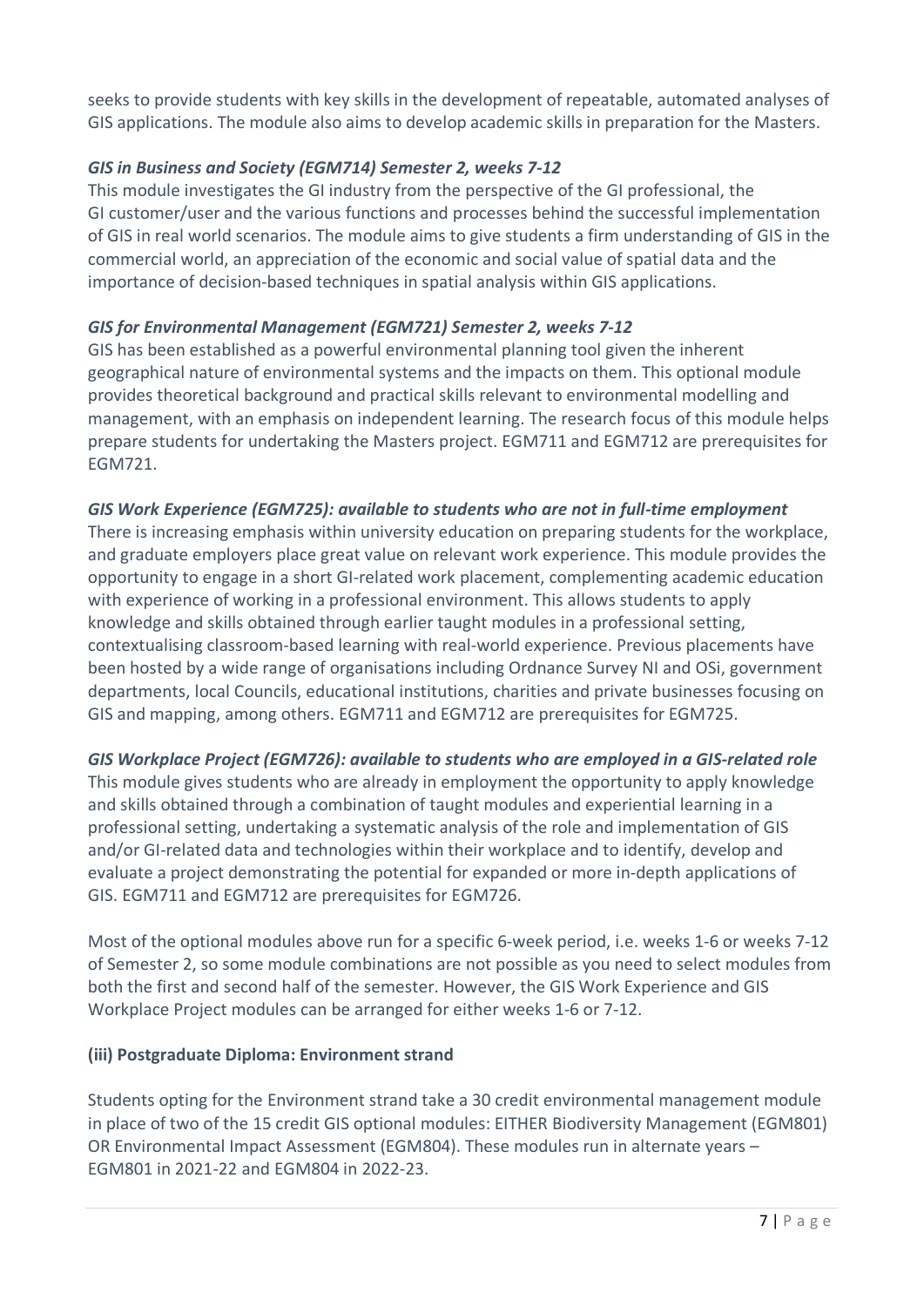# *Biodiversity Management (EGM801)*

This module shows students how a structured approach to biodiversity assessment and habitat management can achieve effective conservation and ecological restoration at site and landscape scales, and aims to provide the scientific knowledge and skills necessary for understanding and implementing site and landscape-scale biodiversity management.

# *Environmental Impact Assessment (EGM804)*

Environmental management plays an important part in policy, planning and decision making in government and industry. Students intending to follow careers in environmental management will need to be aware of how technical, economic and environmental considerations are taken into account in the planning and operation of projects through the use of EIA, Environmental Audits and EMS. This module provides the specific skills needed to perform the key environmental management roles in business and industry.

# <span id="page-7-0"></span>**THE MASTERS PROJECT**

Once you have completed the Postgraduate Diploma modules you can either graduate with the PgDip or continue to the Masters course. The award of Masters requires successful completion of a substantial piece of independent research (Geographic Information Systems Project, EGM701). The Masters project is assessed through a combination of research proposal, progress reports and final research paper (which may, with the agreement of your supervisor, be submitted for publication by an academic journal).

The following examples of recent MSc projects illustrate the breadth of research topics:

- A geospatial multi-criteria decision approach to wind farm site selection
- A GIS based approach to assessing and quantifying privacy levels of residential gardens on proposed residential developments
- A GIS based Flooding Vulnerability Index for river catchments
- A GIS based model for property valuation
- A public participation geographic information system for emergency management
- A quantitative assessment of the quality of the OpenStreetMap primary route network across urban areas of Africa
- A spatial investigation into the relationship between the gas network and fuel poverty
- A spatial modelling approach to the investigation of 16th/17th Century sieges
- A study into the effectiveness of GIS in the analysis and prediction of risk towards built heritage
- Access and inequality issues in primary health care
- An assessment of the potential of biomass
- An evaluation of the ability of a GIS to model areas of potential soil carbon sequestration on a regional scale
- An evaluation of Geographic Information Systems within a Borough Council
- An evaluation of GIS for the predictive modelling and mapping of potential juvenile lamprey habitat
- An investigation into the use of GIS and high-resolution SAR data to create a national flood event database
- An investigation into the visualisation and analysis of large amounts of spatially enabled data
- An investigation of the spatial distribution of ambulance calls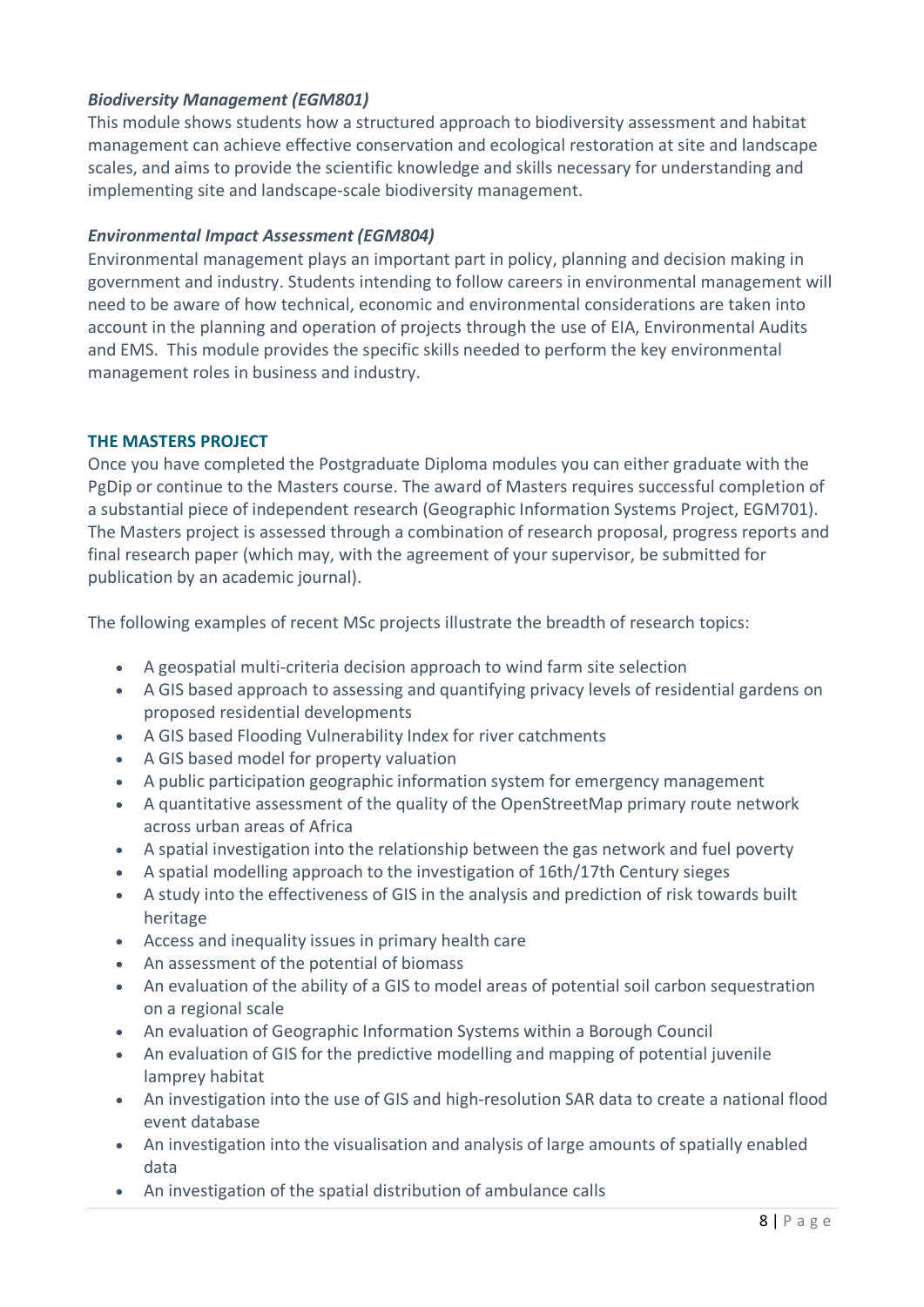- Assessing urban liveability through geographic accessibility
- Big Earth Data for near-real time deforestation monitoring: a fusion approach with Sentinel data using Google Earth Engine
- Building detection using point clouds from LiDAR and CIR imagery
- Catching the cold: an analysis of the efficiency of anti-fuel poverty schemes using GIS
- Changes in Nitrogen Dioxide Levels during the Covid-19 pandemic in the U.S.
- Comparison of road traffic collisions using Kernel Density, Moran's I and Getis-Ord Gi\*
- COVID-19 pandemic and social vulnerability in the United States
- Detection of hedgerows and linear boundaries from Digital Surface Models
- Developing a Location Based Service to enhance learner engagement in Outdoor Education
- Development of a GIS tool for modelling noise propagation in natural ecosystems
- Effects of sea level rise on habitats of Clew Bay
- Estimating MNI: close range photogrammetry and GIS applied to the documentation of an archaeological church ossuary in Transylvania
- Evaluating the effectiveness of data fusion in producing a high-resolution multispectral land cover map of Northern Ireland
- Exploring the past with GIS: analysing the distribution and setting of Irish Megalithic tombs
- GIS in the mineral exploration industry
- Identification of areas susceptible to flooding within the Boyne catchment using frequency ratio analysis
- Identifying vulnerability of a coastline to sea level rise
- Investigating fuel poverty in Derby using remote sensing and socio-economic data
- Investigation of the suitability of GIS and remotely-sensed datasets for photovoltaic modelling on building rooftops
- Investigations into erroneous contributions in Volunteered Geographic Information: the case of OpenStreetMap
- Laser scanning versus still image photogrammetry point clouds: a comparative analysis of remotely sensed data for the subsea industry
- Mapping ecological light pollution of a landscape by vehicle headlights
- Modelling and mapping the risk of malaria using GIS and Remote Sensing by applying weighted overlay analysis
- Modelling native woodland expansion in Loch Lomond and the Trossachs National Park
- Modelling the susceptibility of coral reefs within the Seychelles archipelago in relation to coral bleaching using a GIS-based Fuzzy-Analytical Hierarchy Process and Spatial Principal Component Analysis
- Modelling the relationship between night-time light imagery and socio-economic indicators in India
- Monitoring the impact of a seawater inundation on a coastal agricultural area
- Representing the flight of refugees: a user study of thematic maps
- Sensitivity of bud burst in key tree species in the UK to recent climate variability and change
- Spatial modelling of methane emissions from agricultural livestock with consideration to future food security
- The development and application of a GIS platform for the prediction and modelling of chemical, biological, radiological and explosive cordon and evacuation distances
- The development of a GIS based hazard potential index for the overtopping of glacial lakes
- The impact of artisanal and large-scale mining on forestation in the Wassa West area, Ghana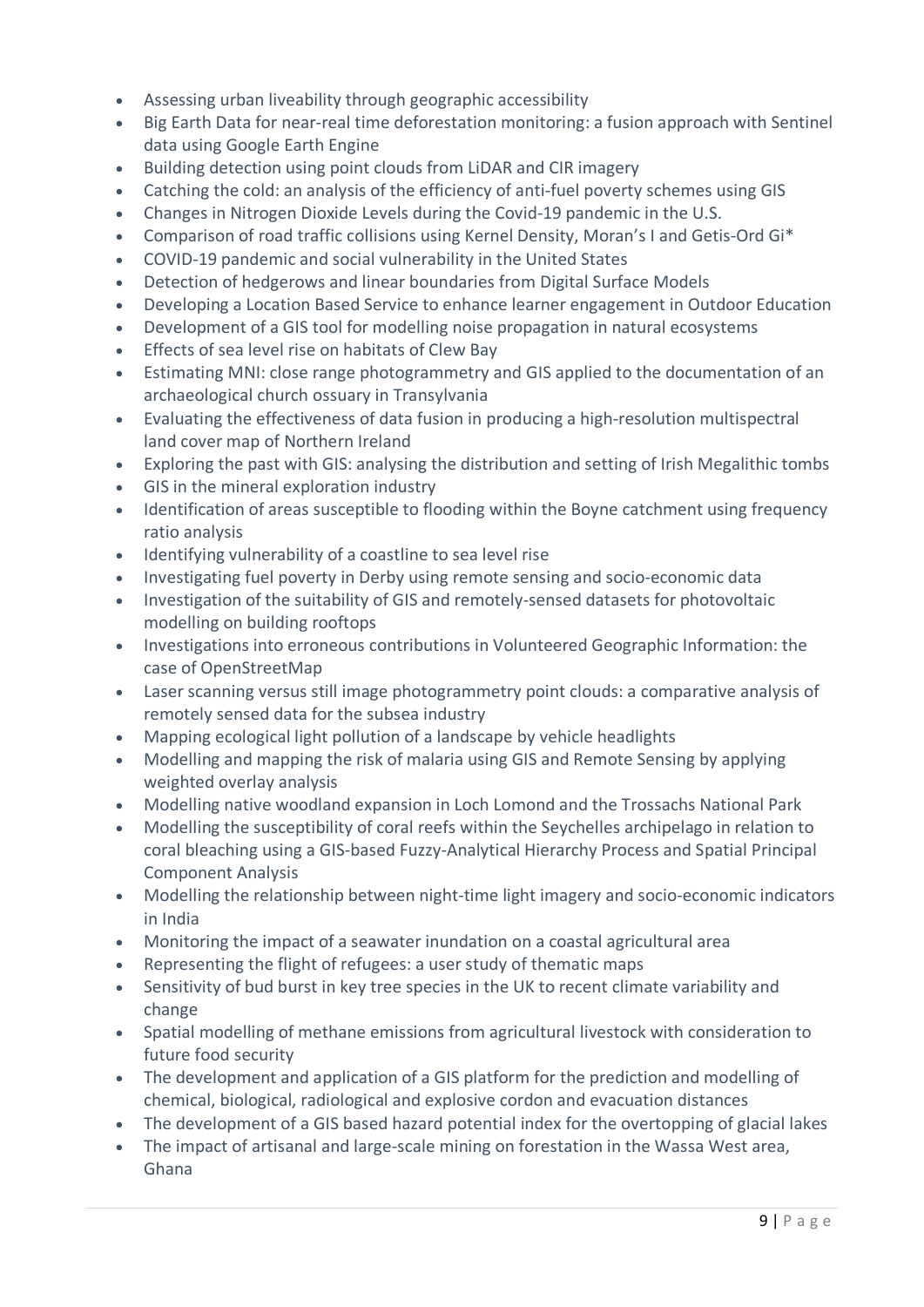• The Road Mobility Index (RMI): road mobility as a development indicator (a worldwide analysis)

Understanding differences between fisher ecological knowledge and Vessel Monitoring System data

- Use of Land Cover Map to determine the impact of rural residential development on Broad Habitats at the landscape scale
- Using GIS and Multi-Criteria Decision Making (MCDM) for solar farm site selection
- Using GIS and Remote Sensing to map urban growth associated with socioeconomic and geopolitical change in Tartus, Syria
- Using GIS, RS and very high spatial resolution (VHSR) drone imagery to assess whether the Kutupalong-Balukhali extension site Rohingya refugee camp in the Cox's Bazar district of Bangladesh meets UNHCR minimum standards
- Using GIS to assess noise levels in an urban environment
- Utilizing Geographical Information Systems in evaluating the accessibility of public transport supply in Dublin's Western Periphery
- Variability in kelp biomass on the nearshore coasts of the Isles of Scilly, Cornwall, evaluated against modelled predictions, aerial imagery and environmental pressures

# <span id="page-9-0"></span>**MODULE TIMING**

Teaching takes place between late September and mid-December (semester 1) and late January to the end of April (semester 2); please note that coursework deadlines may extend until early January (semester 1) and mid-May (semester 2). Module timings for full-time and part-time students are shown below. Note that part-time students starting the course in semester 2 (January intake) have more restricted options due to the timing of prerequisite modules.

| Semester Weeks                                                                               |          | Module Name                             | <b>Code</b>   | Approx. Timing         |
|----------------------------------------------------------------------------------------------|----------|-----------------------------------------|---------------|------------------------|
| 1                                                                                            | 1 - 6    | <b>Principles of GIS</b>                | <b>EGM711</b> | late Sept-early Nov    |
| $\mathbf{1}$                                                                                 | $1 - 6$  | Introduction to Remote Sensing          | <b>EGM713</b> | late Sept-early Nov    |
| 1                                                                                            | $7 - 12$ | Spatial Data Management                 | <b>EGM712</b> | early Nov-mid Dec      |
| $\mathbf{1}$                                                                                 | $7 - 12$ | <b>GIS Databases</b>                    | <b>EGM717</b> | early Nov-mid Dec      |
| <b>Vacation (January)</b>                                                                    |          |                                         |               |                        |
|                                                                                              |          | TWO of:                                 |               |                        |
|                                                                                              |          | Web-based GIS                           | <b>EGM715</b> | late Jan-early March   |
| $\overline{2}$                                                                               | $1 - 6$  | Photogram. & Advanced Image Analysis    | <b>EGM702</b> |                        |
|                                                                                              |          | <b>Spatial Analysis and Modelling</b>   | <b>EGM716</b> |                        |
|                                                                                              |          | <b>GIS Work Experience</b>              | <b>EGM725</b> |                        |
|                                                                                              |          | TWO of:                                 |               |                        |
|                                                                                              |          | <b>GIS in Business &amp; Society</b>    | <b>EGM714</b> | early March- end April |
| $\overline{2}$                                                                               | $7 - 12$ | <b>GIS for Environmental Management</b> | <b>EGM721</b> |                        |
|                                                                                              |          | Programming for GIS & RS                | <b>EGM722</b> |                        |
|                                                                                              |          | <b>GIS Work Experience</b>              | <b>EGM725</b> |                        |
| Environmental Strand: 2x15-credit modules replaced by <b>EGM801 or EGM804</b> (Environmental |          |                                         |               |                        |
| Management PgDip core module), running alternate years (weeks 1 - 12 of semester 2)          |          |                                         |               |                        |
| Award of PgDip OR Transfer to Masters                                                        |          |                                         |               |                        |
| 3                                                                                            |          | <b>GIS Masters Project</b>              | <b>EGM701</b> | early June-mid Sept    |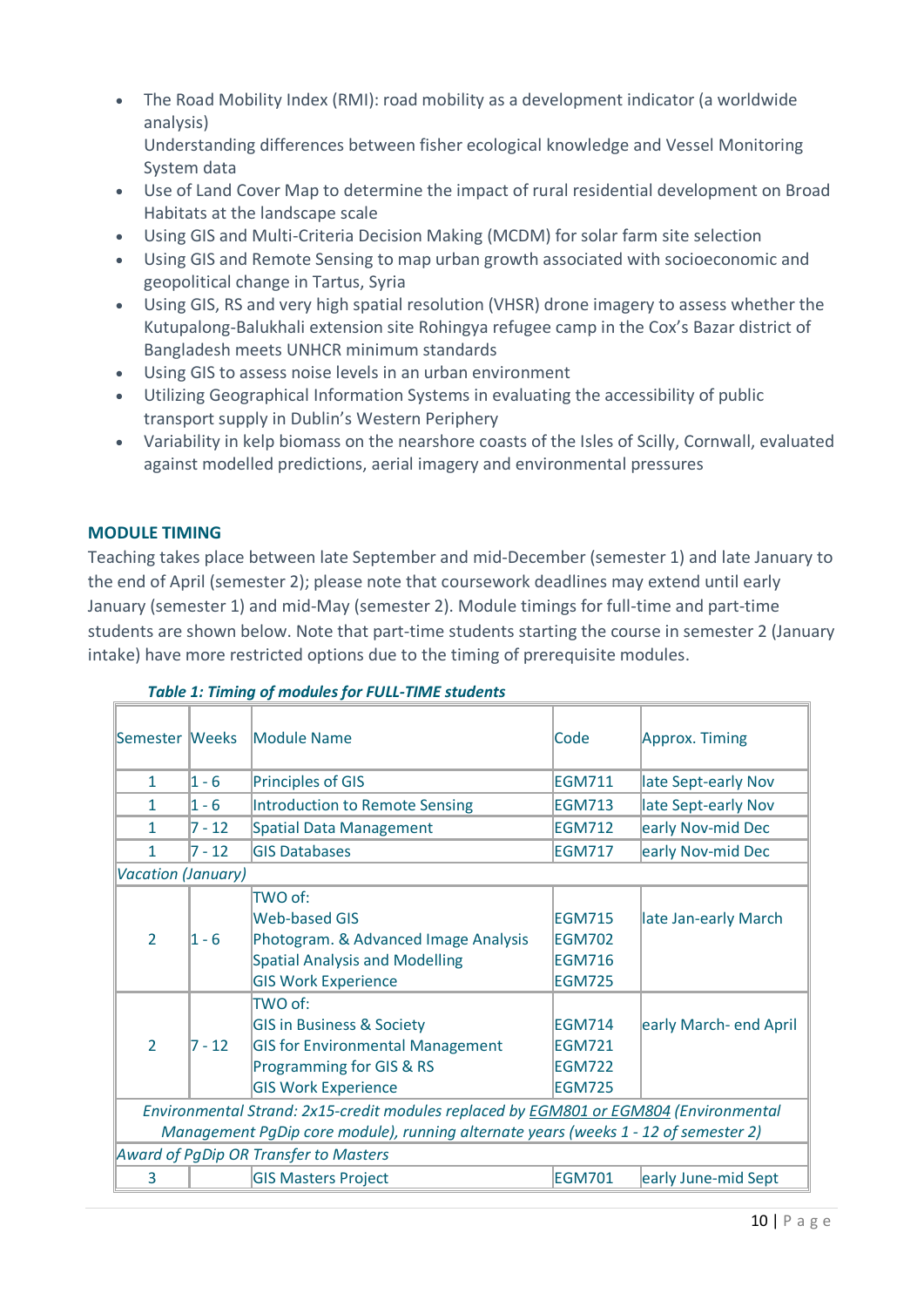| Year/<br>Semester                            | <b>Weeks</b> | <b>Module Name</b>                                                                    | Code          | Approx. Timing         |
|----------------------------------------------|--------------|---------------------------------------------------------------------------------------|---------------|------------------------|
| 1/1                                          | $1 - 6$      | <b>Principles of GIS</b>                                                              | <b>EGM711</b> | late Sept-early Nov    |
| 1/1                                          | $7 - 12$     | <b>Spatial Data Management</b>                                                        | <b>EGM712</b> | early Nov-mid Dec      |
| Vacation (January)                           |              |                                                                                       |               |                        |
|                                              | $1 - 6$      | ONE of:                                                                               |               |                        |
| 1/2                                          |              | <b>Web-based GIS</b>                                                                  | <b>EGM715</b> | late Jan-early March   |
|                                              |              | <b>Spatial Analysis and Modelling</b>                                                 | <b>EGM716</b> |                        |
|                                              |              | ONE of:                                                                               |               |                        |
|                                              | $7 - 12$     | <b>GIS in Business &amp; Society</b>                                                  | <b>EGM714</b> | early March- end April |
| 1/2                                          |              | <b>GIS for Env. Management</b>                                                        | <b>EGM721</b> |                        |
|                                              |              | Programming for GIS & RS                                                              | <b>EGM722</b> |                        |
|                                              |              | Environmental Strand: 2x15-credit modules replaced by EGM801 or EGM804 (Environmental |               |                        |
|                                              |              | Management PgDip core module), running alternate years (weeks 1 - 12 of semester 2)   |               |                        |
| Vacation (June-September)                    |              |                                                                                       |               |                        |
| 2/1                                          | $1 - 6$      | Introduction to Remote Sensing                                                        | <b>EGM713</b> | late Sept-early Nov    |
| 2/1                                          | $7 - 12$     | <b>GIS Databases</b>                                                                  | <b>EGM717</b> | early Nov-mid Dec      |
| <b>Vacation (January)</b>                    |              |                                                                                       |               |                        |
|                                              | $1 - 6$      | ONE of:                                                                               |               |                        |
|                                              |              | <b>Web-based GIS</b>                                                                  | <b>EGM715</b> | late Jan-early March   |
| 2/2                                          |              | Photogram. & Advanced Image Analysis                                                  | <b>EGM702</b> |                        |
|                                              |              | <b>Spatial Analysis and Modelling</b>                                                 | <b>EGM716</b> |                        |
|                                              |              | <b>GIS Work Experience *</b>                                                          | <b>EGM725</b> |                        |
|                                              |              | <b>GIS Workplace Project *</b>                                                        | <b>EGM726</b> |                        |
|                                              | $7 - 12$     | <b>ONE of:</b>                                                                        |               |                        |
|                                              |              | <b>GIS in Business &amp; Society</b>                                                  | <b>EGM714</b> | early March-end April  |
| 2/2                                          |              | <b>GIS for Environmental Management</b>                                               | <b>EGM721</b> |                        |
|                                              |              | Programming for GIS & RS                                                              | <b>EGM722</b> |                        |
|                                              |              | <b>GIS Work Experience *</b>                                                          | <b>EGM725</b> |                        |
|                                              |              | <b>GIS Workplace Project *</b>                                                        | <b>EGM726</b> |                        |
| <b>Award of PgDip OR Transfer to Masters</b> |              |                                                                                       |               |                        |
| 3                                            |              | <b>GIS Masters Project</b>                                                            | <b>EGM701</b> | early June-mid Sept    |

# *Table 2: Timing of modules for PART-TIME students, SEMESTER 1 START*

*\* You may not enrol for both GIS Work Experience and GIS Workplace Project modules* 

| $\forall$ ear /<br>Semester                                                           | lWeeks     | Module Name                          | Code          | Approx. Timing        |
|---------------------------------------------------------------------------------------|------------|--------------------------------------|---------------|-----------------------|
| 1/2                                                                                   | $ 1 - 6 $  | <b>Web-based GIS</b>                 | <b>EGM715</b> | late Jan-early March  |
| 1/2                                                                                   | $ 7 - 12 $ | <b>GIS in Business &amp; Society</b> | EGM714        | early March-end April |
| Environmental Strand: 2x15-credit modules replaced by EGM801 or EGM804 (Environmental |            |                                      |               |                       |
| Management PqDip core module), running alternate years (weeks 1 - 12 of semester 2)   |            |                                      |               |                       |
| Vacation (June-September)                                                             |            |                                      |               |                       |
| 1/1                                                                                   | $ 1 - 6 $  | Principles of GIS                    | EGM711        | late Sept-early Nov   |
| 1/1                                                                                   | $7 - 12$   | Spatial Data Management              | <b>EGM712</b> | early Nov-mid Dec     |
| Vacation (January)                                                                    |            |                                      |               |                       |

# *Table 3: Timing of modules for PART-TIME students, SEMESTER 2 START*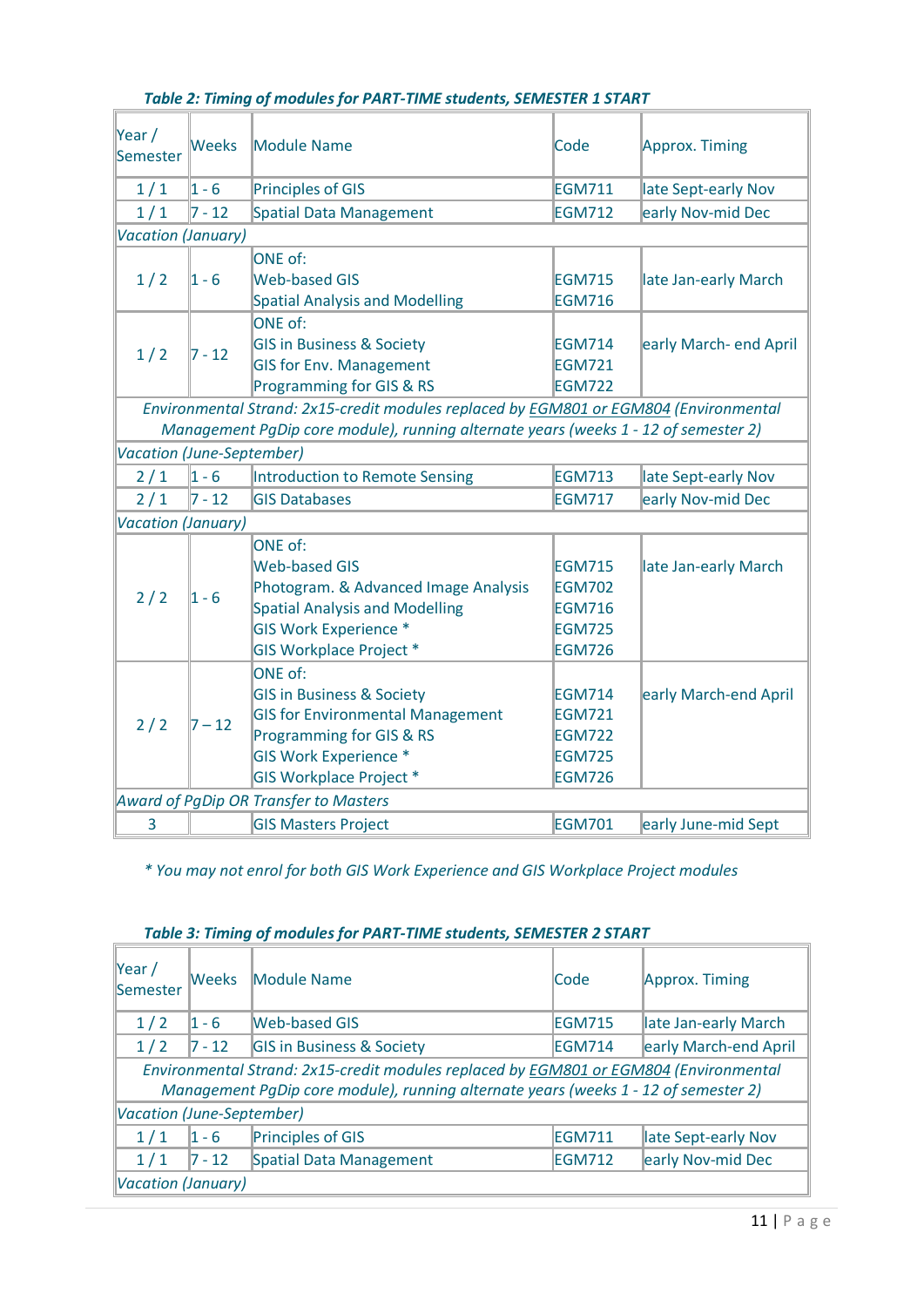|                                       |            | <b>ONE</b> of:                          |               |                       |
|---------------------------------------|------------|-----------------------------------------|---------------|-----------------------|
| 2/2                                   | $1 - 6$    | Spatial Analysis and Modelling          | <b>EGM716</b> | late Jan-early March  |
|                                       |            | <b>GIS Work Experience *</b>            | EGM725        |                       |
|                                       |            | <b>GIS Workplace Project *</b>          | <b>EGM726</b> |                       |
|                                       |            | <b>ONE</b> of:                          |               |                       |
| 2/2                                   | $7 - 12$   | <b>GIS for Environmental Management</b> | EGM721        | early March-end April |
|                                       |            | <b>Programming for GIS &amp; RS</b>     | <b>EGM722</b> |                       |
|                                       |            | <b>GIS Work Experience *</b>            | <b>EGM725</b> |                       |
|                                       |            | <b>GIS Workplace Project *</b>          | EGM726        |                       |
| <b>Vacation (June-September)</b>      |            |                                         |               |                       |
| 2/1                                   | $ 1 - 6 $  | Introduction to Remote Sensing          | <b>EGM713</b> | late Sept-early Nov   |
| 2/1                                   | $ 7 - 12 $ | <b>GIS Databases</b>                    | <b>EGM717</b> | early Nov-mid Dec     |
| Award of PgDip OR Transfer to Masters |            |                                         |               |                       |
| 3                                     |            | <b>GIS Masters Project</b>              | <b>EGM701</b> | late Jan-end Nov      |

*\* You may not enrol for both GIS Work Experience and GIS Workplace Project modules* 

# <span id="page-11-0"></span>**CAREERS AND GRADUATE PROFILES**

#### **What are the employment prospects for GIS graduates?**

GIS and geospatial technologies underpin a rapidly growing, multi-billion dollar industry, and are becoming increasingly mainstream within both the public and private sectors, resulting in a need for a steady supply of graduates who have a combination of theoretical knowledge and practical skills. Graduates of the course have secured employment in a variety of roles worldwide, in GIS positions including technicians, analysts, scientists, surveyors, data specialists, mapping officers, consultants and project managers, development, sales and marketing, customer support, GIS training, lecturing and research (including funded PhD projects). The breadth of potential uses of GIS ensures a great diversity of job opportunities; for example, our graduates have found employment with mapping agencies, GIS, SatNav and technology companies, GIS and environmental consultancies, ecological and marine resource management and environmental agencies, renewable energy companies, forestry, fisheries, town planning departments, heritage agencies, health and emergency services, housing authorities, local government, aid agencies, countryside recreation, rural development, retail analysis, utilities and infrastructure, Further and Higher Education, mining and mineral exploitation and the oil industry, among others.

Knowledge and experience of geo-spatial data are also increasingly required in a variety of jobs outside of the GI profession, making a GIS qualification a valuable asset enhancing employability in a range of fields.

Our students come from a wide range of backgrounds. Some join the course soon after completing their undergraduate degree with a view to entering GIS employment, while others study with us in order to change career or gain promotion within a current role. Here are some profiles of our graduates, to give you a bit more detail about what our course can lead on to.

#### **Lee Powell: GIS Consultant**

As I had already been working in the GIS sector for 10 years when starting the course, I believed that the MSc in GIS at Ulster would have very little to teach me. I was wrong. Despite having already acquired some of the software knowledge (particularly of tool functionality) throughout my ten-year career I was astounded at how much the course had to offer. I learned an enormous amount about the application of GIS and it's benefits to engineering, agriculture, local and national government, retail, the environment, ecology, politics, business, health and social care… the list goes on! The MSc in GIS has taught me the value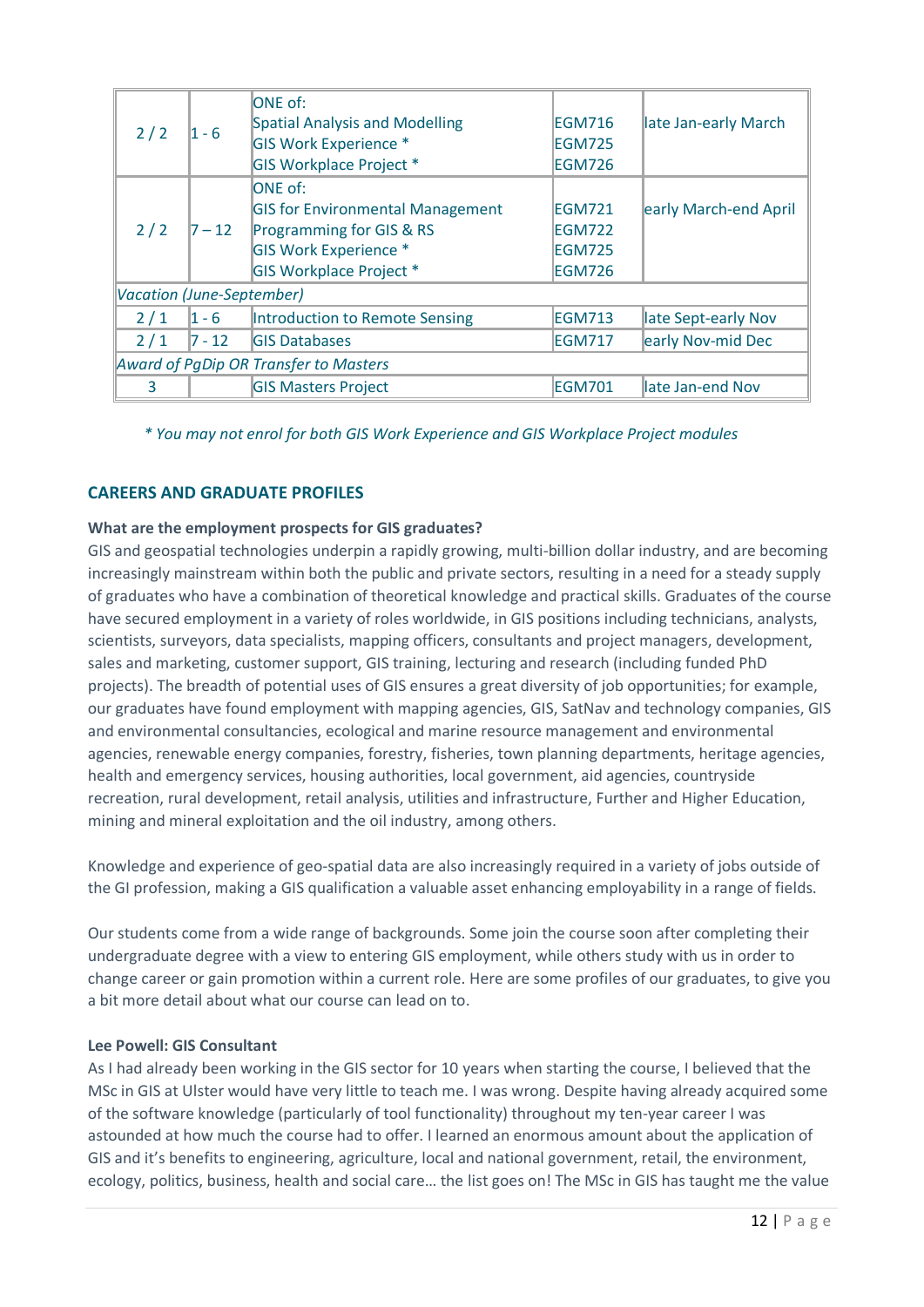of geographic information systems in a real-world context and has ignited a passion for me in GIS that I didn't have prior to starting the course. I started the course with very little academic experience (which was a worry to me) but with the help and guidance of the university staff I have produced academic work to master's level that I am incredibly proud of, as well as learning new techniques and practical application of GIS I had yet to see throughout my career. The course has been instrumental in me transitioning into my new role as a GIS consultant for a world leading GIS solutions company. It has given me the required knowledge and confidence in how best to apply technical GIS applications to the benefit of any organization. I would recommend this course to anybody with a passion for geography or computing, even if you already have years of employment in the world of GIS!

### **Lucy Arnold: Environmental Consultant (Nevis Environmental)**

I graduated with a BSc (Hons) in Biological Sciences in 1989 and started a career in conservation and ecology working for a variety of environmental organisations and ecology based charities. After moving to Ireland and setting up my own environmental consultancy, I decided I wanted to take a slightly different route and to further develop my GIS skills. I enrolled on the MSc GIS Distance Learning course at the University of Ulster in 2003 so I could continue working whilst studying and achieved a Pass with Distinction in 2006, as well as winning the Ordnance Survey Northern Ireland "Award for Outstanding Contribution to GIS" for my Masters dissertation. I continue to work in the ecological sphere, now as Head of GIS and Data Management for [Nevis Environmental,](http://www.nevisenvironmental.com/) an environmental consultancy based in Scotland with ecological expertise in both land-based and marine projects. My work is varied, which I love, and involves everything from building and maintaining our database, to providing training on GIS software, as well as undertaking GIS analyses for the ecologists in the organisation. My main role is to progress the business forward strategically regarding GIS and data management. This means that I am involved in the innovation, research and development side of things; finding solutions and looking at ways to commercialise them for our business. The Masters course at the University of Ulster course gave me an invaluable foundation on which I have built my career in GIS. The flexibility of the distance learning really worked for me; I could fit my studies around when I needed to work. I never felt as though I was missing out not being on campus, I had access to a vast library of information, and the discussion forum helped me stay in contact with other people. All the course materials were detailed and of high quality, and the feedback and support I got from staff was always clear and useful. The whole course structure and content really worked for me and I achieved a better result than I thought I was capable of!

#### **Marcos Moreu: PhD researcher**

The first time I used a GIS was while collaborating, during my last year of a BSc in Mechanical Engineering in Spain, with an NGO in El Salvador in WASH (Water, Sanitation and Hygiene) related projects. After that experience I decided to improve my skills in GIS and the MSc offered by Ulster University was the best option I found in the UK for studying online and part-time while working in the hospitality sector. I completed the PgDip between 2013 and 2015, and the MSc in 2018. It's been an extremely valuable learning experience of which I would like to highlight and thank for the flexibility and support provided. Completing the PgDip at UU gave me the opportunity to find a job as a GIS technician in a UK based Geospatial company and later on in an international organisation working on Disaster Management related projects in East Africa. After the two above mentioned working experiences I enrolled to the MSc Project module, of which I would like to highlight the freedom and the encouragement received when developing the project proposal, both in terms of topics and tools. Completing the MSc Project has been key to gain a scholarship for a PhD project in Geography.

### **Nicolas Moity: Researcher in Marine Sciences & GIS (Charles Darwin Foundation, Galapagos)**

I graduated in 2002 with a BSc in Biology. After a Postgraduate Diploma in Biodiversity with emphasis in conservation and management of species and their habitats, I started a career in conservation and ecology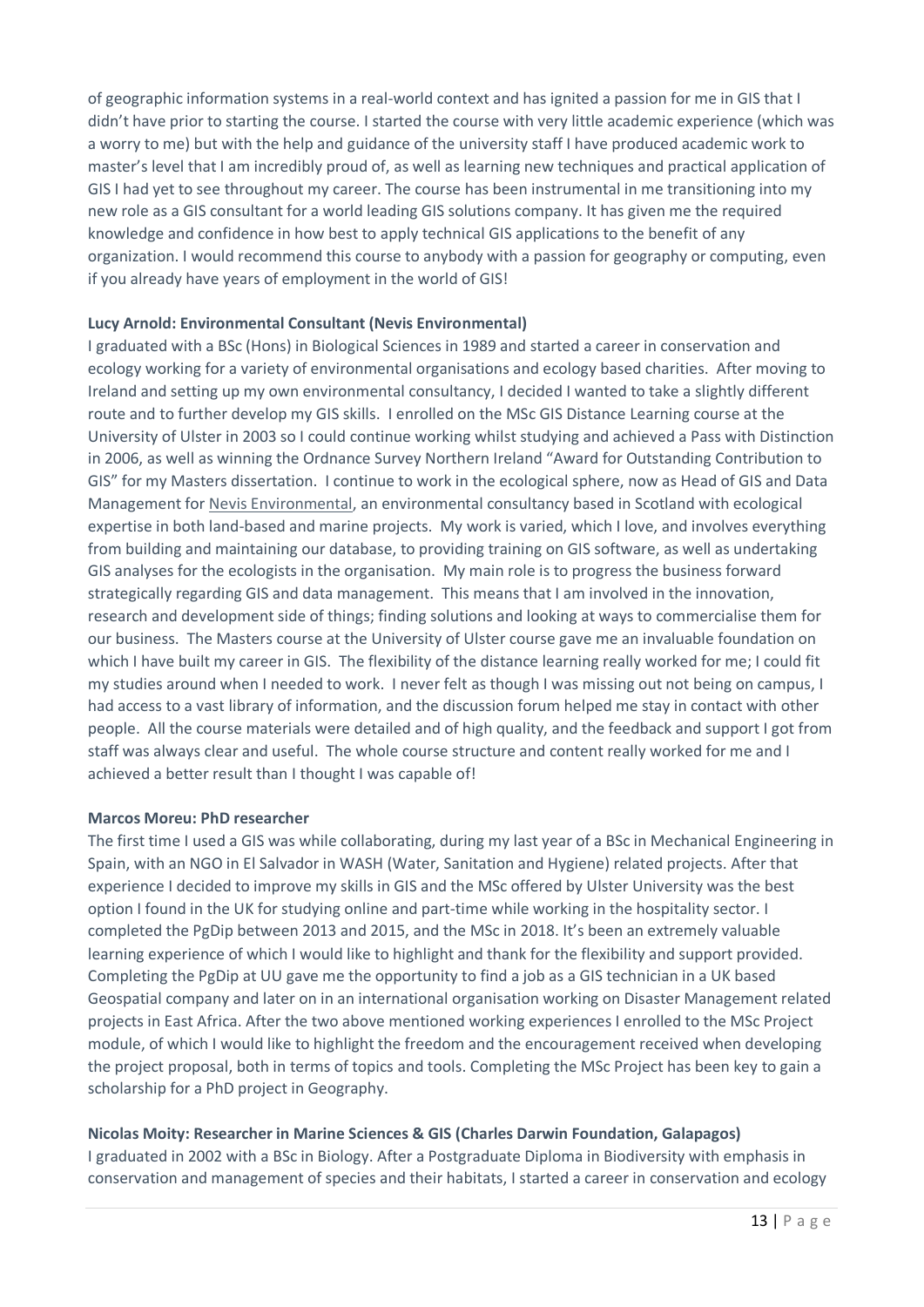working in a variety of environmental organizations and as a university researcher. After some years I felt I needed to boost my career by widening my skills and knowledge in spatial analysis and modelling, which are the perfect complement to the ecologist tool-kit. I went on to complete a Postgraduate Diploma in Remote Sensing, followed by the Masters in GIS (with Distinction) at Ulster. The range of capacities increased immediately and right after graduating I got a placement in geospatial research in a highly prestigious European FP7 project. I was then offered a position in Australia but decided to move to the Galapagos Islands instead to live one of the biologists' dream jobs. I work as a marine scientist and geospatial expert at the Charles Darwin Foundation in the Galapagos. My research provides the knowledge to ensure the conservation of biodiversity and the sustainable use of the ecosystems of the Galapagos Archipelago. Even though I went through several postgraduate studies, the MSc in GIS at Ulster was the game changer. I learned new skills in the geospatial fields, including spatial modelling, but most importantly I learned how to excel as a scientist. The Masters pushed my own limits far beyond what I was looking for when enrolling (i.e. learning GIS). The skills I learned in academic writing, critical thinking and problem solving are still impacting the work I do on a daily basis and... it was also a lot of fun!

#### **Hadi Alsawad: Senior GIS Analyst (Saudi Aramco)**

Before taking the GIS Masters, which I completed in 2013 by Distance Learning, I was employed as a cartographer in the Advisory Unit of Land Affairs Department, Saudi Aramco (Saudi's national oil company). I was promoted immediately after the course to a senior GIS analyst position, and I am currently the acting supervisor of the Advisory Unit in Saudi Aramco. The flexibility of the course allowed me not only to keep my job, but also to become a senior GIS analyst in my unit. Subsequently, top management nominated me for a scholarship to do a part-time MBA from Hong Kong University of Science and Technology.

#### **Natalie Cozzolino: GIS analyst (SSE Renewables)**

I started the distance learning GIS PGDip in January 2013 as a second term start. Before the GIS PGDip I had tried to find a job in the environmental sector using my BSc Geography and also an MSc Ecotourism, but was unsuccessful, and it was at this point that I decided I needed to develop a specialised focus. I decided to concentrate on GIS and am very happy with my decision to do so. I found the course to be interesting, stimulating and challenging, and I enjoyed leaning the theory and participating in practical work. One of the more attractive elements of this course was that it catered for people from a wide variety of backgrounds. I don't come from an IT background, but I didn't find that it held me back at all. After graduating from the GIS PGDip I decided to continue to the MSc and wrote a thesis looking at the use of GIS in modelling woodland expansion. Whilst undertaking this project I began to look for jobs, and was overwhelmed by how easily I was getting interview invitations. Previously I hadn't been successful in obtaining any invites to interview, but now with a PGDip in GIS, I was invited to three interviews within the space of a month, and was successfully appointed the position of GIS Analyst at SSE renewables. My experience of the PGDip/MSc GIS at the University of Ulster has been an excellent one and I cannot recommend choosing this course highly enough. I feel it has equipped me with the skills to now go on and develop a career in GIS.

#### **Kate O'Loan: GIS Analyst (Jacobs, Sydney)**

After completing a degree in Geography (and assuring friends and family that in fact I didn't want to go on to do "my teaching") I enrolled for the Full time on campus GIS MSc at University of Ulster Coleraine in 2006/07. I was able to secure a job before graduation at a data management company within the land registry of Northern Ireland, I worked there for a short period of time before moving to Glasgow to work for Jacobs, a large engineering consultancy. This was great experience for a graduate- I worked full time on a large asset management project and was involved in all aspects of the project from GIS tasks to program management and on-site training in India. After 18 months at Jacobs I moved to Sydney and having some experience as well as a Masters Qualification I found it relatively easy to get a GIS role. I worked at a small company specialising in property and location data for 18 months. At this stage I wanted to get more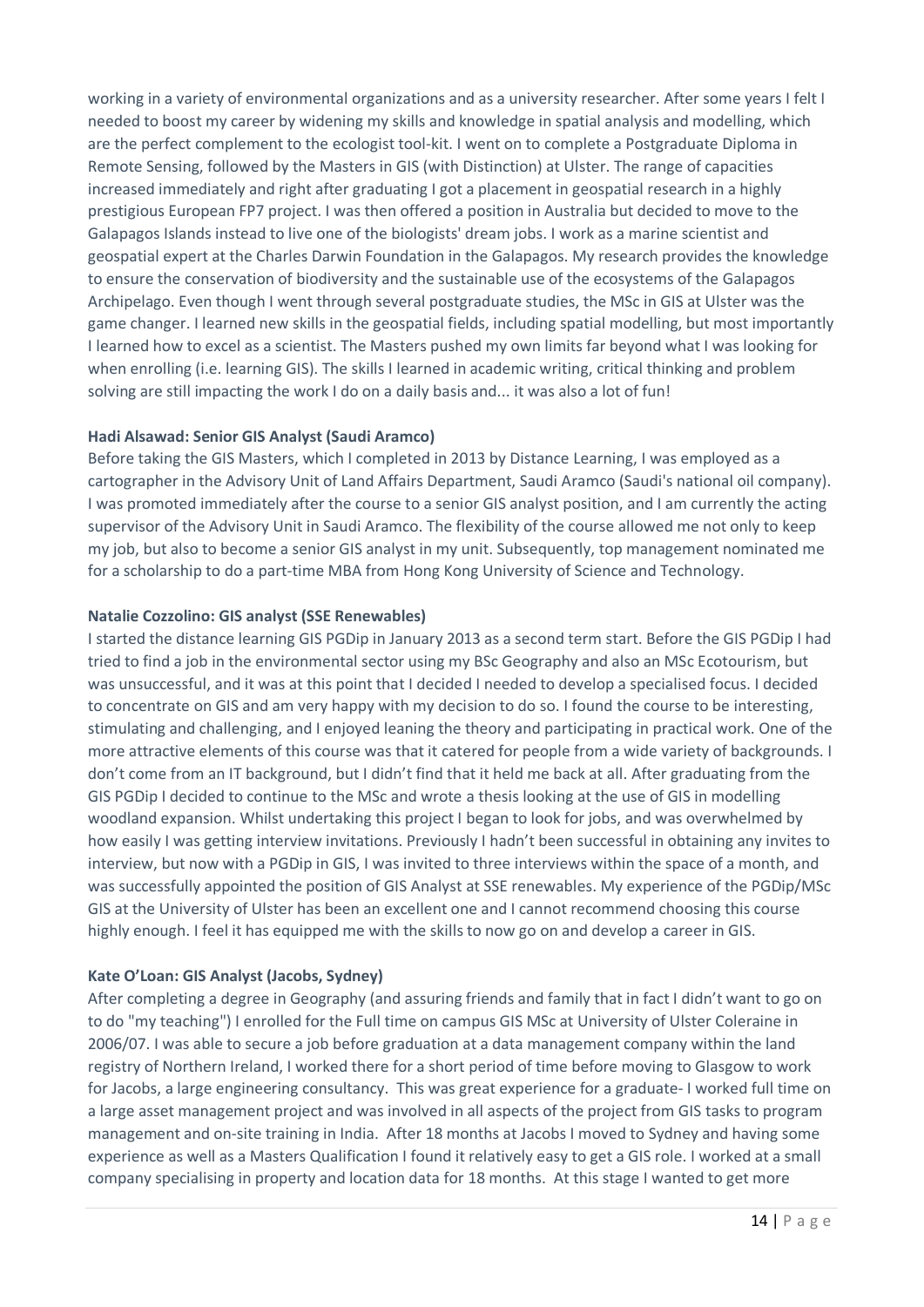experience in mapping and Spatial Analysis and went back to Engineering Consultancy in a GIS Analyst role. I have worked at SKM/Jacobs in Sydney now for nearly 5 years on a wide range of projects. This summer my employer is sponsoring me to do a 6 week course at the University of Twente in the Netherlands in Disaster Risk management and Environmental Assessment for Spatial Planning – contemporary issues and something I am really interested in. I am extremely excited to be going back to study again, not least as a result of the thoroughly positive experience I had at the University of Ulster Coleraine. I highly recommend the PGDip/MSc GIS at the University of Ulster, it provided me with an excellent grounding in GIS concepts and practical experience that I could take directly into the workplace.

#### **Paul Fearon: GIS & Spatial Systems Analyst (AECOM, New Zealand)**

I graduated with a BSc (Hons) Geography (2008) and an MSc in GIS (2009) from the University of Ulster. I now work for AECOM in New Zealand, where I am involved in all GIS aspects of a major Fortune 500 engineering consultancy firm operating on a global scale. My work is wide ranging. I have been involved in hydro dams construction throughout the Asia-Pacific region, major transport and rail projects from electrification to a new subway, flood hazard modelling and mapping, aviation projects and mining projects in Australia to name but a few. I would really recommend furthering your education and going on to do a postgraduate course. I thoroughly enjoyed my PG study in GIS. I learned much more about myself and what my strengths and weakness are than I ever could whilst studying as an undergraduate. The relationships you form with the lecturers are a great stepping stone to full time professional work as they get to know you and your abilities better. In the current climate with copious amounts of graduates flooding the already saturated job market each year the only way to ensure you get the job you want is to give yourself a leg up. Completing a PG degree gives you great life skills. Potential employers realise that you are willing to work hard for what you want and will be a benefit to their company. I left Ulster in 2009 and now I am in New Zealand. I honestly don't think I'd be here on a regular degree.

#### **Paul Brennan: GIS specialist (Mott MacDonald)**

I took a degree in Geology at UCD and, following a student placement with the Geological Survey of Ireland which introduced me to GIS, I gained additional experience through ESRI and via voluntary work, which led to a 6 month contract. I undertook the GIS course at Ulster during 2009-10, and after graduating worked for Teck Resources in Wicklow in a GIS/Geologist industry research capacity. This was followed by a year working for the same company in the Yukon, working in the field (living in a camp!) as a GIS-Geologist. After this I worked for the ICON Group, contracted to the ROI Department of Agriculture, digitising and performing quality checks on field boundary data for EU single farm payments scheme, and am currently employed as an environmental scientist / GIS specialist with Mott MacDonald Ireland, working with the environmental section, doing spatial analysis, spatial data management and map production. Doing the GIS Masters course has definitely helped my career. It qualified me for several jobs which I would never have had the skills to perform with just an education in Geology. Geology is an inherently spatial discipline, so strong GIS skills are a definite plus in that industry. GIS is such a multidisciplinary tool that it has allowed me to get jobs in Environmental Science, Agricultural Monitoring and with an engineering company.

### **Alison McCabe: Senior Geographical Analyst (HERE Technologies)**

I achieved a 2:1 in BSc Hons Geography in 2009 at the University of Ulster and the following year went on to complete the Post Graduate Diploma in GIS. I decided to undertake to Post Graduate course in GIS as I thoroughly enjoyed the GIS topic I had studied during my Geography degree. Additionally at that time the recession had started to take grip in Northern Ireland and there was a lack of Graduate jobs, therefore I took the decision to specialize in GIS to improve my chances of getting a job. After I completed my PG DIP in GIS in June 2010 I first started employment as a Geographical Analyst with Navteq in September 2010 in Newry, County Down. I was initially employed on a year-long temporary contract, this was extended numerous times until the temporary position expired in August 2012. During my time at Navteq I was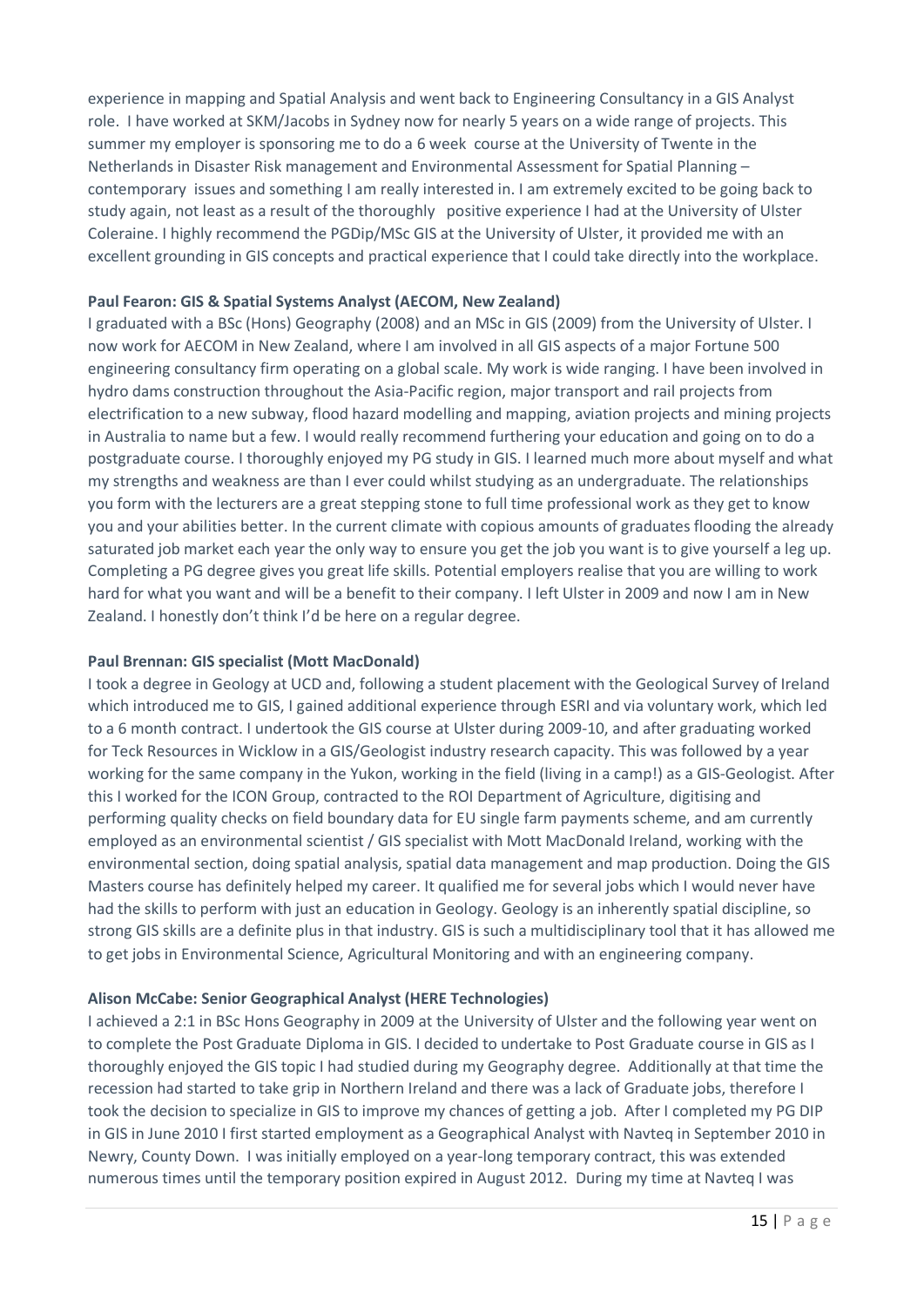responsible for the building, enhancement and maintenance of NAVTEQ's digital maps database in Northern Ireland and the Republic of Ireland as part of the Newry field team. This involved the collection of data with GPS enabled field collection vehicles for road updates, along with coding in the live database utilizing other sourcing such as satellite imagery and addressing databases e.g. Pointer & Geodirectory. Following my departure from Navteq I started with Land and Property Services in the same month, where I worked as a Mapping and Charting Officer in the Pointer Team on a temporary contract. This involved updating and maintaining the Pointer database, an addressing database for Northern Ireland. At first I worked as part of a support team to work through numerous data backlogs and once these had been cleared I moved on to solving addressing queries sent in by surveyors, the Valuation teams and Local Councils. In March 2013 I was approached by my previous employers Navteq, now known as HERE Maps, a Nokia Business and was offered a permanent full time positon with the company where I have been working since. I found the GIS course essential in my career and helped me gain employment when I left University. Many positions required a Post Graduate level qualification as an essential criteria for job application.

#### **Patricia Doran: Hydraulic Modeller (Mouchel)**

I graduated from Ulster University with a 2:1 in Geography (2009) and a PgDip in GIS (2010). Following this I worked for Northern Ireland Water (NIW) as a GIS technician, using skills I had gained at university I applied them to different GIS software. This provided the groundwork for my current positon as a hydraulic modeller with civil engineering company, Mouchel, where I am responsible for the construction and calibration of hydraulic models based on NIW's supply network across the whole of Northern Ireland. More recently I have been using these models to carry out analysis on the network to assist NIW with their Watermain Rehabilitation Framework (WMRF) by testing the impact their proposed rehab changes has on the downstream network. Alongside this I am also completing an online course with World Bank Group on 'Designing and implementing successful water utility reform' and working towards chartership with the Institute of Water.

#### **Pamela McQuillan (née Livingstone): GIS Consultant (Sopra Steria)**

I graduated in 2009 with a 2:2 BSc Hons in Geography before going on to complete a PGDip in GIS the following year. My undergraduate and postgraduate studies at University of Ulster greatly enhanced my knowledge and experience of GIS and gave me a strong foundation for taking my knowledge further into the workplace. After my time spent at UUC I took up the posts firstly of GIS Technician and later GIS Data Analyst within Northern Ireland Water over a period of 4 years from 2011 through 2015. Here I was responsible for digitising new and existing above and below ground water and sewer assets onto the company's corporate GIS. I also had the task of responding to internal and external data requests through querying of the asset register. Since October 2015, I have been working for Sopra Steria as a GIS Consultant on a range of Public and Private sector client GIS projects.

#### **Kathryn McNair: GI Consultant (Land and Property Services)**

I graduated with a first class honours degree in Geography in 2009 and then completed a masters with distinction in GIS in 2011. Straight after the course I worked with Derry City Council for 6 months developing an online mapping viewer. I then spent 8 months working in South West College on an environmental research project using GIS. Since then I have been working for LPS as a GI Consultant out posted to South Eastern Regional College. Without having completed my MSc I would not have been shortlisted for my job in the council which ended up being invaluable experience and a kick-start to my career.

#### **Andrew Boyd: Data Processor (Fugro Survey)**

I graduated from Ulster in 2010 with a BSc (2.1) in Marine Science. I subsequently went on to complete an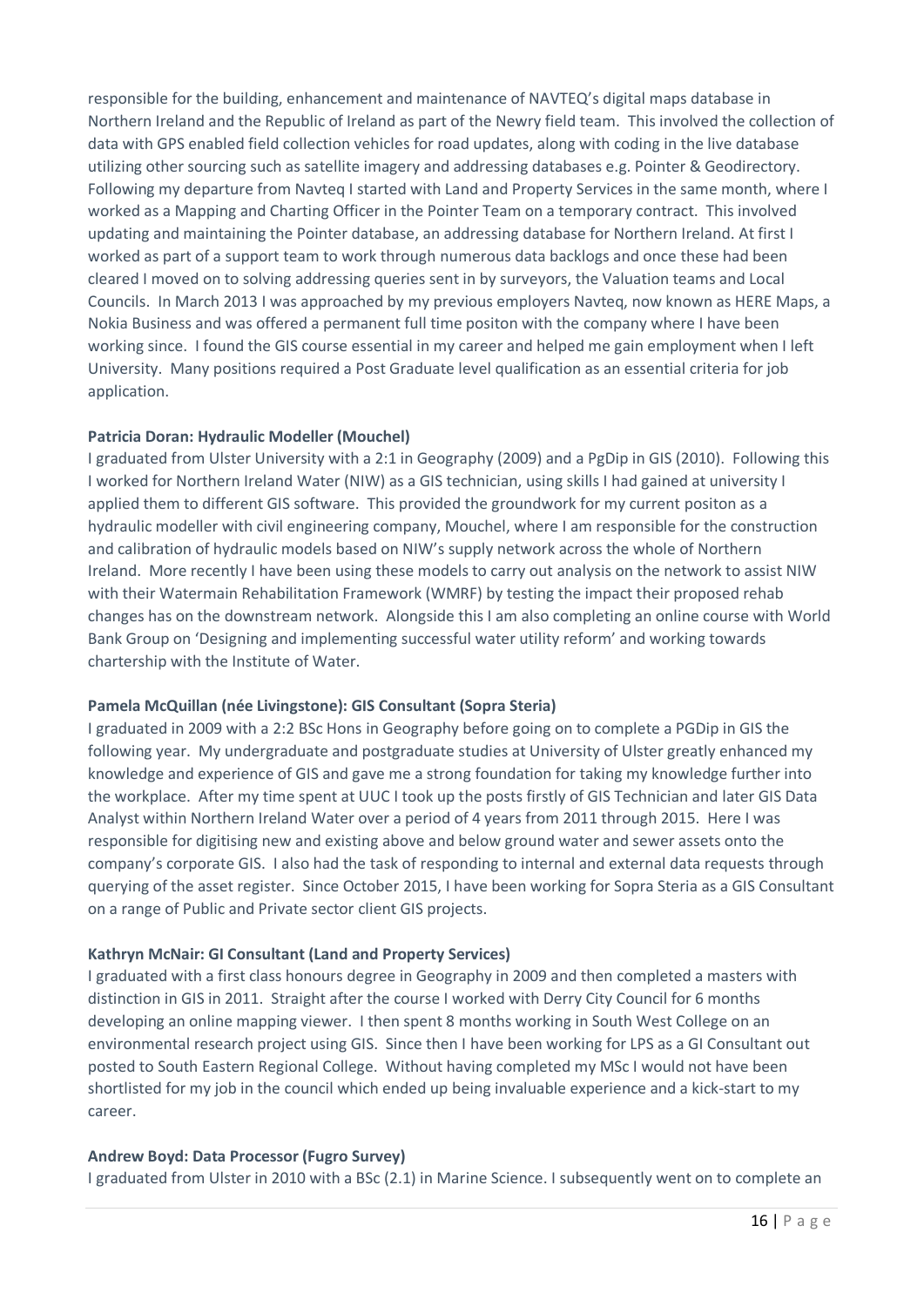MSc in GIS at Ulster, with some travelling in between. During my undergraduate degree I found a passion for sea floor mapping and surveying. I am currently employed as a trainee data processor with Fugro Survey in Aberdeen. Working in the marine surveying industry was a natural progression for me with great opportunities to travel, meet new people and spend a lot of time at sea!

### **Katie McFarland: GIS Consultant (ESRI)**

I graduated in 2011 with a first class honours degree in Geography, and continued my postgraduate studies at UU, completing an MSc in GIS. During my MSc I gained valuable work experience through a 6 week placement in Land and Property Services. I also became involved working on a Fuel Poverty project run by the University of Ulster in conjunction with the Department of Social Development (DSD) and the Office of First Minister and Deputy First Minister (OFMDFM). I switched to taking the MSc on a part time basis which allowed me time to work on this project and also complete my Masters dissertation, which was related to the project. I have since worked on several different GIS projects in Northern Ireland Water and Northern Ireland Housing Executive. Since June 2013 I have been working as a GIS Consultant with ESRI Ireland.

### **Hannah Orr: GIS Project Officer (Gaelectric)**

I graduated from Ulster University in 2012 with a 2:1 BSc (Hons) Geography. I then took a 3 month role as a Mapping and Charting Officer with Land and Property Services (LPS) before completing an MSc in Geographic Information Systems (GIS) at Ulster. After completing my MSc I returned to LPS as a Mapping and Charting Officer, mainly working on the Northern Ireland address gazetteer. During my time at LPS I also had the opportunity to work on a GIS Consultancy project with a Council. I subsequently worked for the Northern Ireland Ambulance Service as an Information Analyst which involved performance analysis and use of GIS to assist in performance monitoring and decision making. I am now working with Gaelectric as a GIS Project Officer and predominantly work on Onshore Wind Farm Projects.

### **Finbar Gillen: GIS Analyst (Northern Ireland Housing Executive)**

I graduated in 2013 with a BSc degree in Environmental Planning from Queens University Belfast. I decided to take up the GIS MSc course at UU, to enhance my employability as there seemed to be few opportunities in planning at the time. Despite having no experience in GIS previous to starting the course I found the introductory modules extremely beneficial and helpful. I have gained a lot from the course in terms of learning new types of software and improving my knowledge of GIS in general. I graduated in the summer of 2014 with a post graduate diploma and had intended to do the dissertation in a full time basis over that summer. However, I decided to take up a 10 week internship with GIS company Compass Informatics in Dublin, working alongside the National Transportation Authority in assisting them with the development of the National Cycle Planner. After the 10 weeks were up, I took up a role with engineering firm Mouchel as a project support assistant on the A5 Western Transportation Corridor scheme which involved a lot of GIS work in relation to mapping and amending Vesting Order boundaries, and creating maps for engineers, land owners and Transport NI. I am now employed as a GIS Analyst for the Northern Ireland Housing Executive.

### <span id="page-16-0"></span>**STUDENT FEEDBACK**

Here is a selection of comments from past students:

- "Fantastic course, well delivered and structured, with relevant content and interesting assignments. Thoroughly enjoyable."
- "To date I've found all the modules interesting and very enjoyable… Overall I feel the course is assisting my everyday work immensely."
- "Extremely interesting, great selection of modules. Well taught, friendly staff."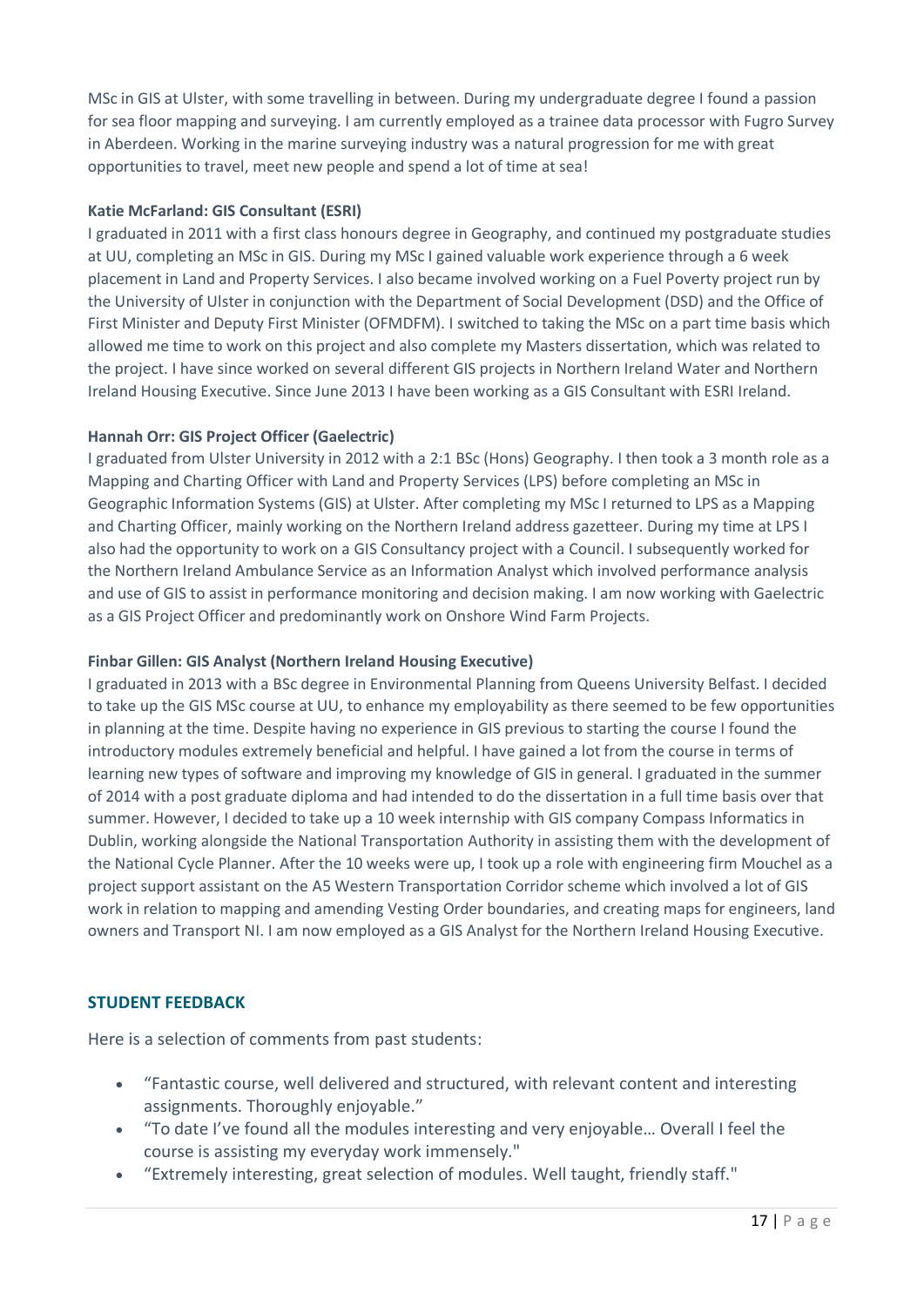- "I really enjoyed the course as a whole, and I really feel that I now have a good foundation for starting a career in GIS."
- "Thanks again for everything, I was very impressed with the quality and delivery of the course and the support from all the staff and fellow students."
- "Despite the fact that the course is distance learning, I do not feel that either my experience or learning have been compromised as a result."
- "Interesting and challenging."
- "The distance learning aspect in general is a major advantage as it allows flexibility for fulltime working students with family commitments… the hands-on use of various GIS related software allows in-depth experience of the GI methodologies and research."
- "Again, many thanks for all your assistance over the past three years and I must say this is an absolutely fantastic course."
- "I have already recommended [the course] to several potential students, and will continue to do so."
- "The course exceeded my expectations. So many new skills were learnt including working with spatial data, academic writing, presentations, using GIS software and working with new people."
- "I have not been disappointed with my choice at any point. The course offers comprehensive content, experience and support, in addition to excellent value."
- "Getting a job with a GIS company, being promoted within a year and implementing skills learned … [and having] the confidence that I can pursue more challenging and complex GIS tasks should be evidence that the course is a success."
- "Well organised and a great variety of content…. lecturers enthusiastic about the course… I found the course stimulating and relevant. It was paced well and I wasn't overloaded with work but was always busy."
- "I found the course extremely interesting and worthwhile. Great introduction to a wide range of GI applications, functions and skills. I've easily been able to transfer what I've learnt into my job. I would have no hesitation in recommending this course."
- "I came into the course with no prior knowledge, and considering this, I felt that the basics were very well explained, and at a good rate. I felt like my skills progressed quickly, but with enough detail that I felt I thoroughly learnt the skills.... I have learnt so much from the course, and thoroughly enjoyed it. It has also greatly helped my job prospects."
- "I would definitely recommend the course to prospective students both to those that are seeking a career in GIS and also those already in jobs where GIS can make a valuable contribution to their work. Overall I found the course very interesting, relevant and challenging. I have been working with GIS in some capacity for the past thirteen years. Nevertheless the course has been very useful and I now have a better insight as to how GIS can be utilised to contribute to business objectives and service delivery in my current workplace."
- "I really enjoyed the course, when leaving after the [my first degree] I didn't know how I was going to get a job or where my career path was going. The GIS course other than being enjoyable has helped me straighten my thoughts on what I want to achieve in the future. Everything in the course is relevant to what employers are looking for and I would recommend it to anyone."
- "The course has shown me how to do a lot of things which I either never considered or never thought that I would be capable of doing. Along with everything that I have learned I have also gained confidence in tackling new challenges."
- "I'll just take this opportunity to say that I think this course has been brilliant and I think that the teaching staff, lecturers, e-tutors etc. have all been great... I was really impressed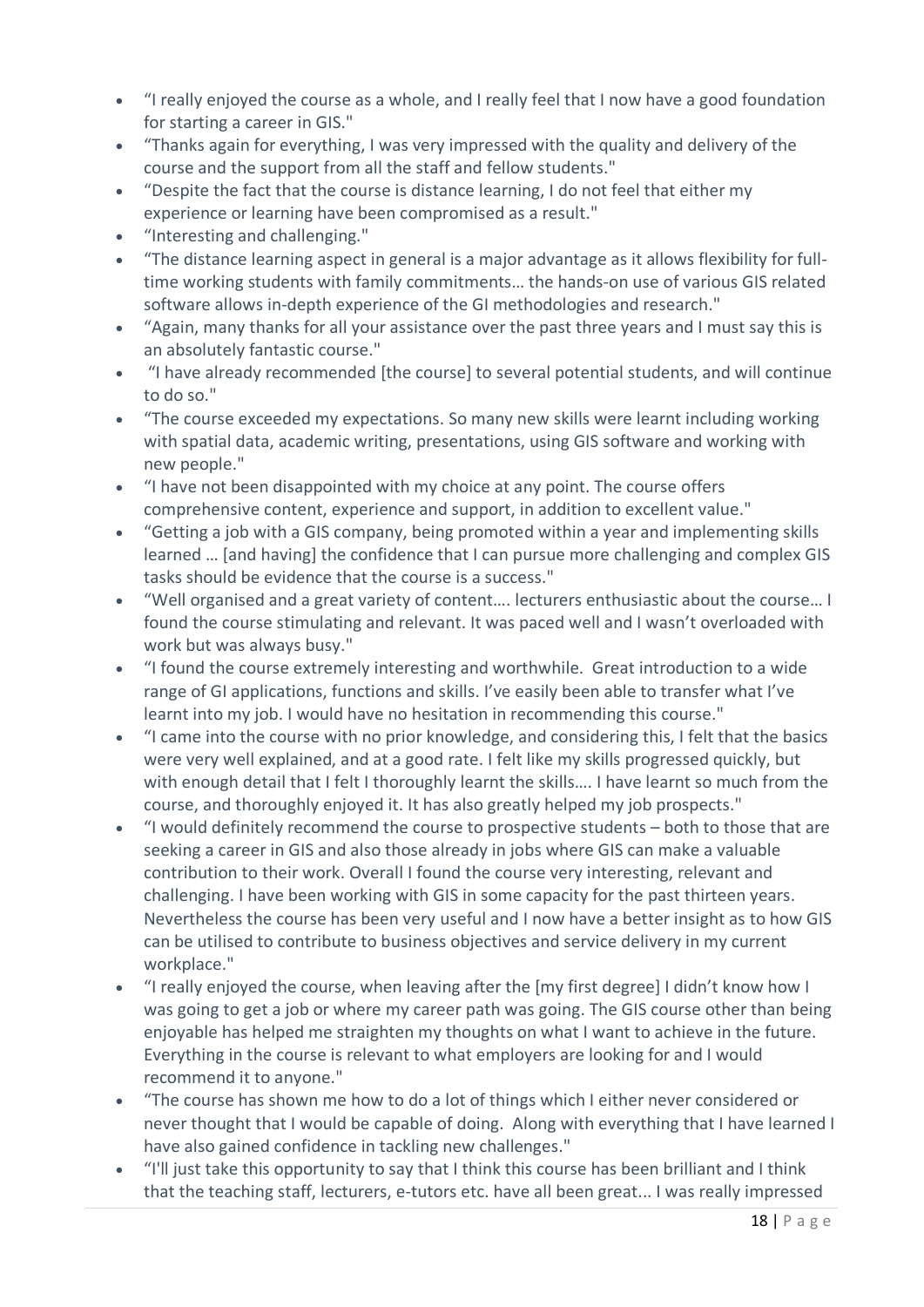with the level of organisation of this course, especially as a distance learner. I felt well connected with the teaching staff and other students. I thought the course content was excellent and provided a good introduction to using GIS in a professional environment…. Overall I found the course very interesting and enjoyable and am pleased I took part…. I was dubious about taking part in an MSc online, but in fact, I have found the level of organisation better than my previous MSc at a different university where I was an oncampus student!"

- "I would just like to thank you and the rest of the teaching staff for the GIS course. It has given me a firm understanding of GIS and how to use it in a professional way. I continue to use GIS on a daily basis in my work and the course has given me confidence in the GIS work I produce."
- "The course did meet my expectations. I thoroughly enjoyed the modules developing skills and knowledge across various aspects of the GI industry. Beginning the course directly after completing my BSc I did notice a substantial step up in workload and what is expected but felt the first modules at the beginning of the course helped to prepare for further modules. The course is exactly how I expected it and found it extremely interesting and enjoyable…. The course is extremely relevant, well run and fairly assessed and I have found that it has further developed my personal interest in GIS."
- "Extremely dedicated team of lecturers. Throughout the course I have to say all the lecturing staff were excellent providing endless help when required and conveyed information in a straight forward and understanding manner… Course content was spot on in terms of breadth and depth with the early modules being very well geared towards building on the initial basic software skills and academic subject areas."
- "Fantastic level of support from tutors and e-tutors. For me the past experience as a distance learner with the OU meant I had high expectations in terms of the support, feedback on assignments and general accessibility and structure of the course. This course offers all of this, all tutors were quick to respond to queries, offer support and offer constructive feedback. The structure of the course allowed for the development of skills over time with each module adding a new skills(s) as the year progressed. Definitely recommend, as a distance learner I felt very included even though off campus – the discussion forums in particular keep you in touch. The structure and support systems are excellent."
- "Before starting this course, I was a bit sceptical about distance learning. The course has overcome my expectations. The immediate support and the very detailed instructions minimized the intrinsic limitations of distance learning and enhanced its benefits. I am very satisfied with the course."
- "The teaching staff were very approachable and helpful. The course content is very varied and covers all the main topics, giving students an excellent grounding in the principles and applications of GIS. The course has a very strong practical element which I really liked. My aim was to come out of the course having gained new skills that I could immediately apply to my work and to my personal research interests and the course certainly facilitated this. In fact, I have been applying my GIS skills to my work in many ways over the last two years which, considering I had never even used ArcGIS, is saying something."
- "I found the feedback delivered from assignments very useful and referred back to it continuously to identify any weaknesses in my report writing. All the tutors were more than helpful when I approached them for advice…. As a GIS professional who has worked in the industry without the qualification, I have found the course to be both engaging and relevant. The technologies described and used in the practicals were all up to date, and the knowledge obtained has been put to good use within my day to day job."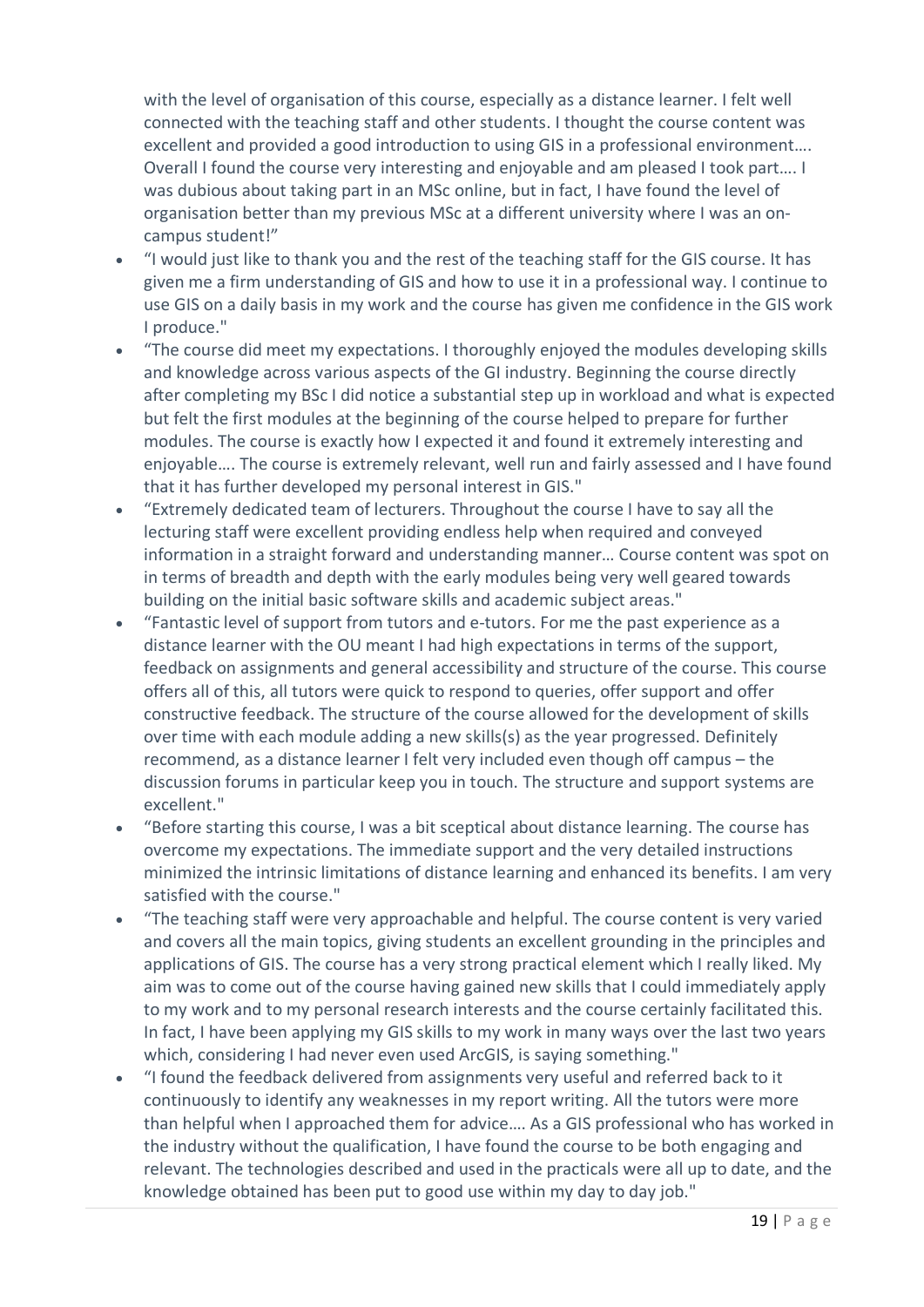- "The course has far exceeded my expectations… the course is excellent and will benefit multiple prospective students from a range of different backgrounds… The course is detailed and very enjoyable. I have personally picked up on several skills which I have been able to incorporate into my work environment"
- "The course met my expectations and more. I was put out of my comfort zone a lot with learning new areas… but thoroughly enjoyed every minute. Doing this course has already had a positive impact on my career and a big thank you to all the staff and fellow students who helped with great support. I have thoroughly enjoyed the experience."

You can also see short videos of a few of our distance learning graduates discussing their experiences of the course [here.](https://www.youtube.com/playlist?list=PL2gcjraVaFFwab0qMCMzj8pthOtJrc1Nd)

#### <span id="page-19-0"></span>**FREQUENTLY ASKED QUESTIONS**

#### **How does a distance learning course work?**

Most of the course materials, student support and general study guidance and resources are provided via an e-learning platform called Blackboard. Students download digital versions of their teaching materials (e.g. lectures, documents, podcasts, practical instructions) each week and work through them at their own convenience. Coursework is also submitted via Blackboard. Unlike a traditional classroom environment, students studying online use communication mechanisms such as discussion boards, email or videoconference tools to interact with staff and other students, and are not required to attend the campus at any time during the course (though they are welcome to visit the university to use its facilities or meet with staff).

Many students choose to study by distance learning because they do not have the option of enrolling for an on-campus course, while others prefer the flexibility of time and location afforded by studying online.

#### **What help is available for people studying by distance learning?**

The course is taught by our School's academic staff and supported by e-learning tutors. Many of our tutors are graduates of our online Masters, and all are experienced specialists working in relevant occupations (for example in government departments, GIS companies, GIS posts within industry and research positions). Students use the Blackboard to discuss course-related matters with staff and other students, and can contact us via email, phone or video call. We also use Blackboard to provide study advice and further information and resources. Other staff within the School and University are available to provide information and support with non-academic matters, such as IT queries and career development. The library provides access to a wide range of electronic journals, ebooks, databases and other resources, as well as subject guides and assistance from experienced staff.

#### **How is the course assessed?**

Assessment is entirely by coursework – there are no formal university exams. Coursework consists of a mixture of assignments such as project reports, practical write-ups, presentations and online discussions, quizzes and tests. We place strong emphasis in coursework on developing and enhancing practical GIS and data analysis abilities, as well as academic and professional skills such as report-writing. The Masters project is written up in the form of a research paper.

#### **How many hours a week does the course take?**

In addition to study based on the course materials, students will regularly spend time reading and preparing assignments. As a general guide, a part-time postgraduate student should expect to spend in the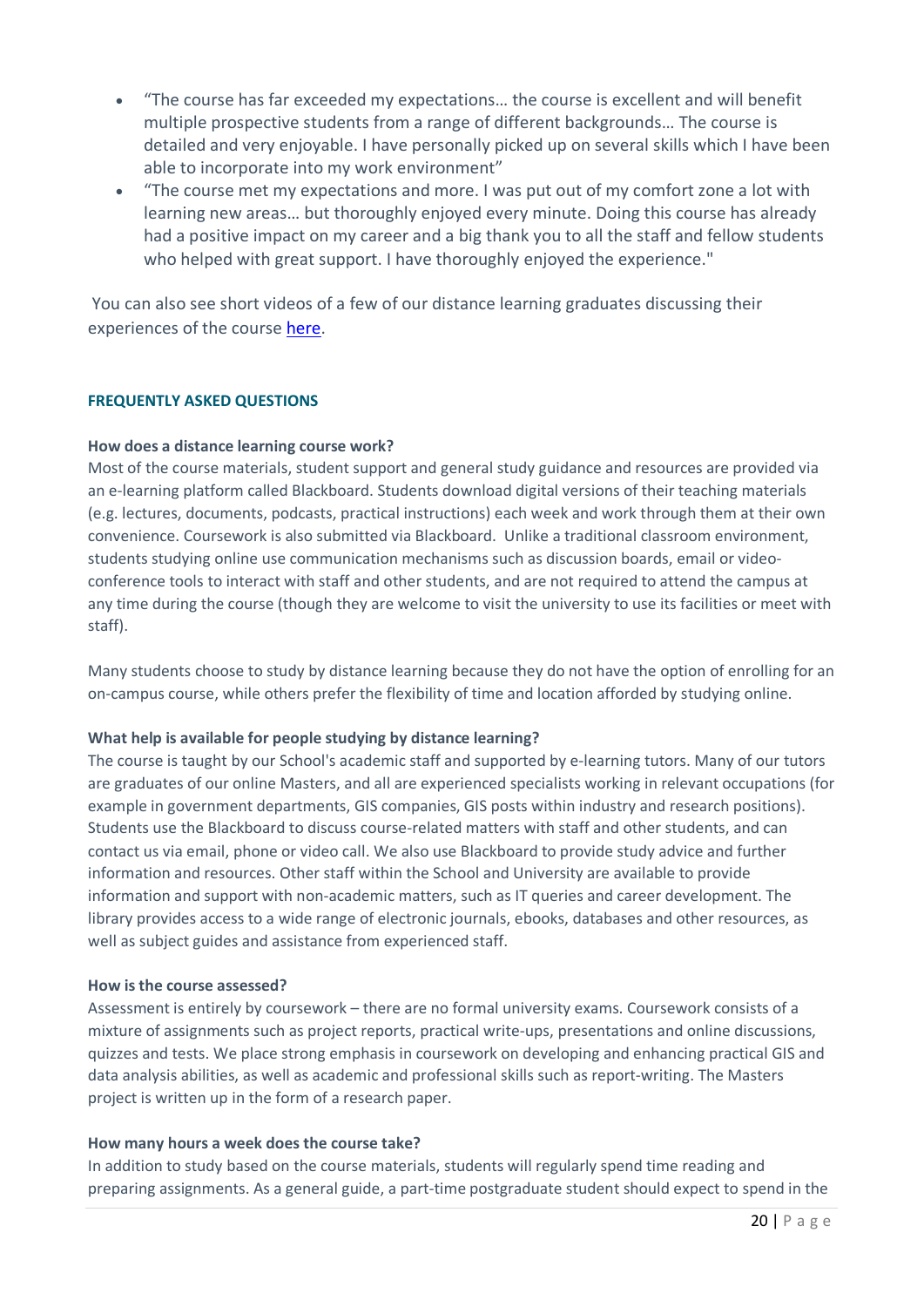region of 15-20 hours per week on their course during term-time. For full-time students, the weekly commitment is around 35-40 hours.

The semester 1 teaching term runs from late September to mid-December, and semester 2 from late January to the end of April (coursework deadlines may extend a few weeks beyond the teaching terms). No teaching take place during the summer, though full-time students undertake their Masters during this time.

Part-time students who are unable to study at the standard part-time rate can opt for a reduced pace of study, taking one module per semester instead of two.

# <span id="page-20-0"></span>**COURSE REQUIREMENTS**

- While the majority of reading material is available free of charge via the University's electronic library resources, you will be expected to buy a small number of textbooks during your course.
- You will need a broadband connection and a well specified PC or laptop running Windows 7 or above (if you use a Mac computer, you will need to install software allowing you to run Windows, e.g. Parallels, although a Windows-based PC will run some of the GIS software more effectively).
- The specialist software required is either licenced through the university or is open-source.

### <span id="page-20-1"></span>**ENTRY QUALIFICATIONS**

Applicants are generally expected to have a minimum 2(ii) Honours degree with a substantial component of Geography, Environmental Science or Computing or related disciplines, although candidates with qualifications in other relevant subjects will be considered on an individual basis. Candidates without the standard academic qualifications will also be considered, based on significant relevant work experience; in such cases, previous experience of GIS will be an advantage, and should be explained in detail on the application form.

#### **English language requirements for international applicants**

The minimum requirement for this course is Academic IELTS 6.0 with no band score less than 5.5. Trinity ISE: Pass at level III also meets this requirement

#### <span id="page-20-2"></span>**FEES**

Fees for students from the UK and EU (2021/22 entry) are £6,270 for the Masters; if you only wish to study for the PG Dip, the fees are £4,180 (or £2,090 for the PG Cert).

Fees for International students (2021/22 entry) are £14,910 for the Masters; if you only wish to study for the PG Dip, the fees are £9,940 (or £4,970 for the PG Cert).

Fees can be paid by instalments. Further details of fees, instalment plans and discounts for Ulster alumni can be found at [https://www.ulster.ac.uk/study/postgraduate/fees.](https://www.ulster.ac.uk/study/postgraduate/fees) Some students may be eligible for a government postgraduate loan (these are applicable to distance learning as well as on-campus courses and can be used for full-time or part-time study). Further information is available [here](https://www.ulster.ac.uk/study/postgraduate/funding) and [here.](https://www.findamasters.com/funding/guides/masters-loans.aspx) Please note that there are currently no grants or scholarships provided